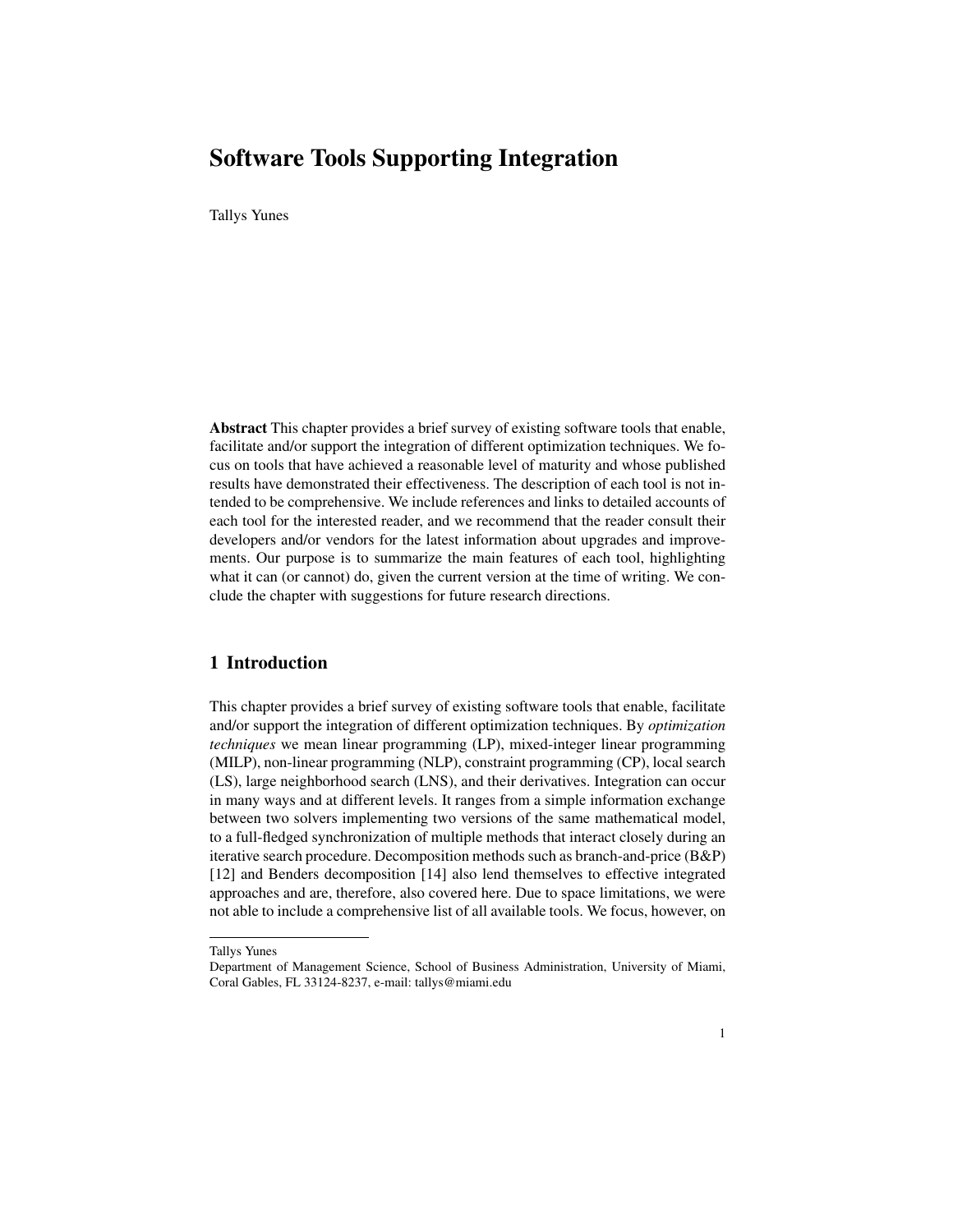those tools that have achieved a reasonable level of maturity and whose published results have demonstrated their effectiveness.

The tools typically come in two main categories: *high level* and *low level*. Highlevel tools are those that offer a high-level modeling language to the user and do not necessarily require computer programming at the level of languages such as C, C++, Java or Prolog. Low-level tools are those that require the user to write lowlevel code to be able to take advantage of their integration abilities. This is usually done in one of two ways: writing code that includes calls to a library of functions or object classes (the tool's API), or writing code in a computer programming language that has been enriched with new declarations and commands that provide access to the underlying algorithms and solvers (e.g. extensions to the Prolog language). We decided, however, not to separate the tools into the above two groups. Because of the rapidly evolving nature of optimization software and the ongoing introduction of new features and interfaces, such a classification would soon be obsolete. Moreover, some tools are actually a mixture of both high and low level features. Therefore, we have opted to list the tools in plain alphabetical order.

The description of each tool focuses on its defining characteristics, and does not attempt to list all its facilities. We include references and links to detailed accounts of each software for the interested reader, and we recommend that the reader consult the developers and/or vendors of each tool for the latest information about upgrades and improvements. Our purpose is to summarize the main features of each tool, highlighting what it can (or cannot) do, given the current version at the time of writing. The contents of the following sections have been taken from published material about each tool, such as: user manuals, web sites, books, and research papers. We have tried, to the extent possible, to stay true to the software descriptions provided by the respective authors and developers. Changes to those descriptions have been kept to a minimum, and were made with the sole intent of improving clarity and removing biases and subjective statements. Finally, the code excerpts presented in this chapter are for illustration purposes only and do not intend to represent the best way of modeling any particular problem.

This chapter is organized as follows. Section 2 presents the main features that are currently available to facilitate the integration of optimization techniques. Descriptions of each tool appear in sections 3 through 11. For each tool, excluding those in Sect. 11, we include a *data sheet*, which is a table summarizing some of its characteristics for easy reference, such as: supported features, solvers and platforms, details on availability, references and additional notes. When available, developers' names are listed in alphabetical order. Some tools also include a "coming soon" paragraph with new features that are currently under development. Section 12 concludes the chapter with final remarks and directions for future research.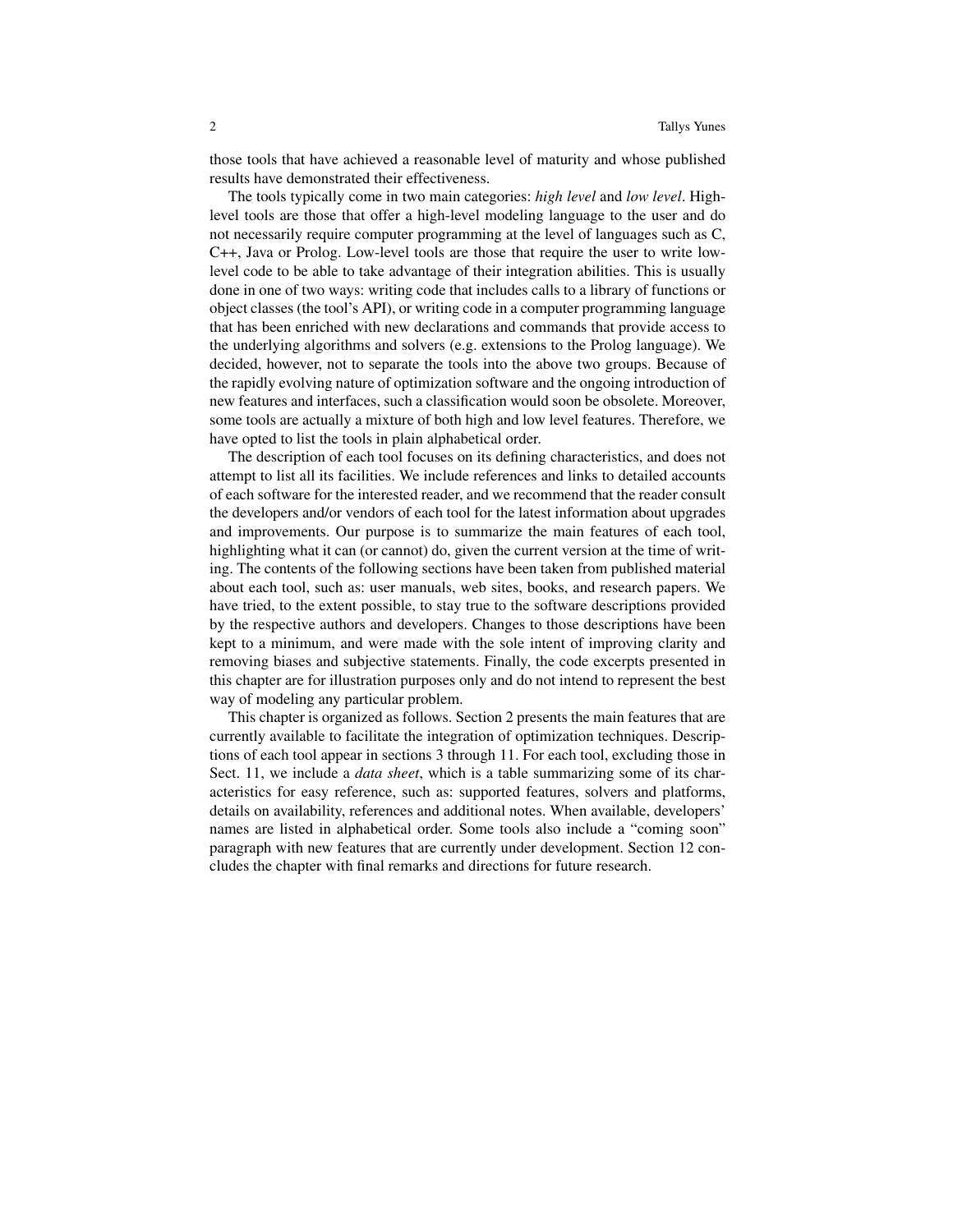## 2 Existing Features that Facilitate Integration

In this section we provide a classification scheme for the different kinds of features and functionalities that can appear in a software system supporting the integration of different optimization techniques. The purpose of this classification is to create an organized hierarchy of features that can be easily referenced in the subsequent sections.

- 1. *User interface*: how the user interacts with (i.e. furnishes a model to) the tool.
	- a. Graphical interface/IDE available (assumes the tool has a high-level modeling language).
	- b. Tool can read an input file with model description written in a high-level language.
	- c. User writes code to use the tool's API.
- 2. *Solver support*: kinds of solvers that are part of (or can interface with) the tool.
	- a. LP, MILP
	- b. NLP
	- c. CP
	- d. SAT
- 3. *Relaxation support*: kinds of model relaxations that are supported by the tool.
	- a. Linear
	- b. Non-linear
	- c. Lagrangian
	- d. Domain store (from a CP solver)
- 4. *Inference mechanisms*: forms of inference supported by the tool.
	- a. Pre-processing (upfront elimination/tightening of variables and constraints).
	- b. Cutting planes.
	- c. Domain filtering/reduction.
	- d. Logical resolution mechanisms (as in satisfiability problems).
- 5. *Search mechanisms*: forms of search supported by the tool.
	- a. Complete branching (e.g. tree search, branch-and-bound).
	- b. Incomplete branching (e.g. LDS).
	- c. Simple local search (no meta-heuristic).
	- d. Meta-heuristics (e.g. tabu search, simulated annealing).
- 6. *Decomposition mechanisms*: forms of decomposition supported by the tool.
	- a. Dantzig-Wolfe.
	- b. Column generation/Branch-and-Price (B&P) (master problem and pricing problem can potentially be solved by different techniques).
	- c. Benders.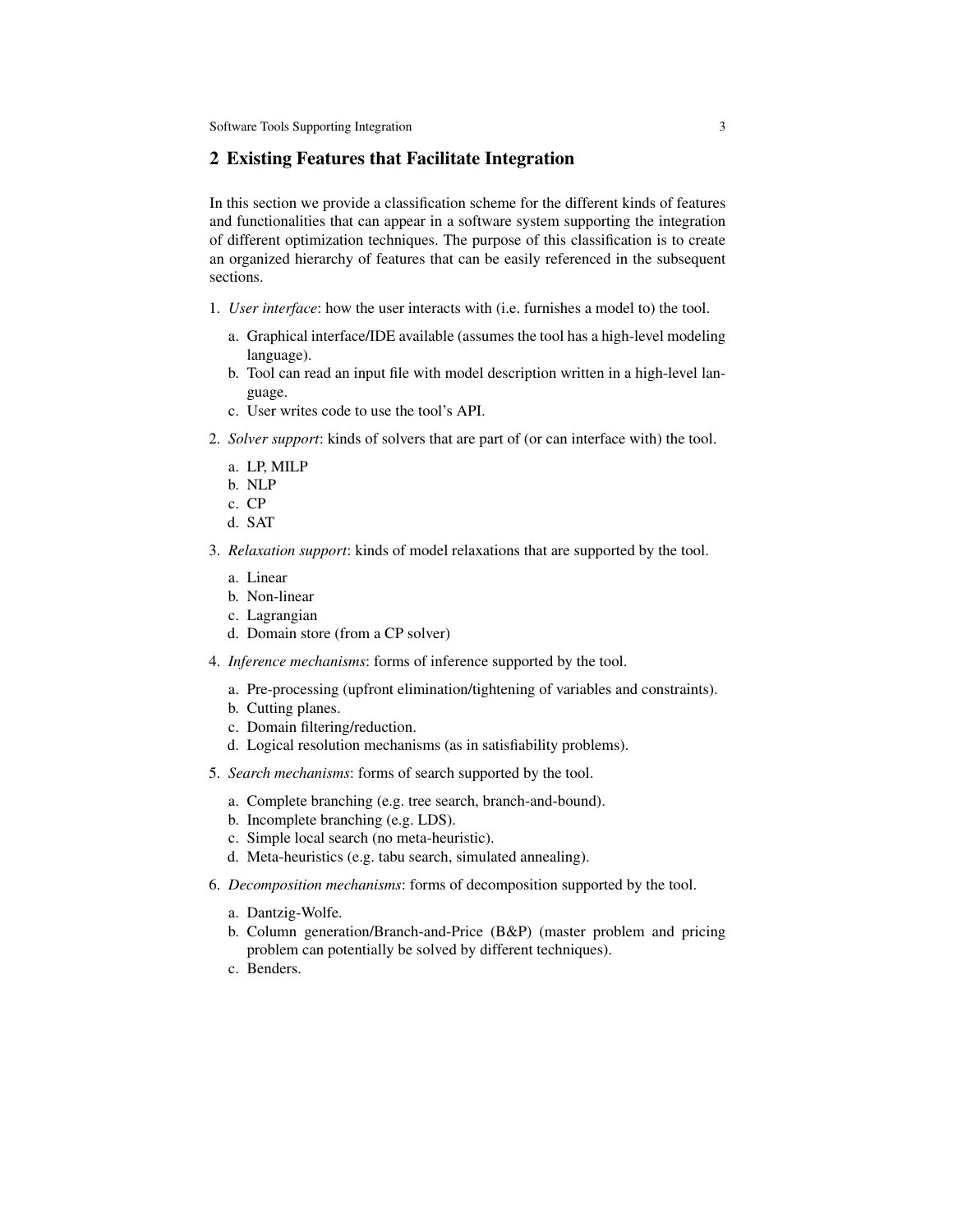- 7. *Search control*: how much control the user has over the search mechanisms.
	- a. High-level (via modeling language), declarative (i.e. fixed forms of control).
	- b. High-level, imperative (detailed and flexible control).
	- c. Low-level (coding through an API).

We will refer back to this classification scheme in the data sheet of each tool. For instance, to indicate that a certain tool has an IDE, interfaces with a SAT solver and supports Benders decomposition, we use the codes 1a, 2d, and 6c.

The classification scheme above refers to the support for integration only. Hence, if a given tool accepts LP files as input (a kind of high-level input), but requires lowlevel coding for access to its integration features, its user interface will be classified as 1c, rather than 1b.

### 3 BARON

BARON [57] was developed with the main purpose to find global solutions to nonlinear and mixed-integer non-linear programs. It is based on the idea of *branch-andreduce*, which can be seen as a modification of branch-and-bound in which a variety of logical inferences made during the search tree exploration help reduce variable domains and tighten the problem relaxation. Two of the main domain reduction techniques used by BARON are:

- Optimality-based range reduction: Let  $x_j x_j^U \le 0$  be a constraint that is active at the optimal solution of the relaxation of the current search node (i.e. variable  $x_j$ is at its upper bound), and let  $\lambda_j > 0$  be the corresponding Lagrange multiplier. If we know an upper bound *U* and a lower bound *L* on the value of the optimal solution, a valid lower bound for  $x_j$  can be calculated as  $x_j^U - (U - L)/\lambda_j$ . (An analogous procedure can be used to calculate an improved upper bound for  $x_j$ .). If variable  $x_j$  is at neither of its bounds in the solution of the relaxation, we can *probe* its bounds (temporarily fix  $x_j$  at its bounds, and resolve the relaxation) to obtain possibly better bounds. This technique extends to arbitrary constraints of the type  $g_i(x) \leq 0$ .
- Feasibility-based range reduction: This is a process that generates constraints that cut off infeasible parts of the search space. For instance, given a constraint  $\sum_{j=1}^{n} a_{ij}x_j \leq b_i$ , one of the constraints below is valid for a pair  $(i,h)$  with  $a_{ih} \neq 0$ :

$$
x_h \le \frac{1}{a_{ih}} \left( b_i - \sum_{j \ne h} \min \left\{ a_{ij} x_j^U, a_{ij} x_j^L \right\} \right), \ a_{ih} > 0 \tag{1}
$$

$$
x_h \ge \frac{1}{a_{ih}} \left( b_i - \sum_{j \ne h} \min \left\{ a_{ij} x_j^U, a_{ij} x_j^L \right\} \right), \ a_{ih} < 0 \tag{2}
$$

The above inequalities can be interpreted as an approximation to the optimal bound tightening procedure that involves solving the 2*n* linear programs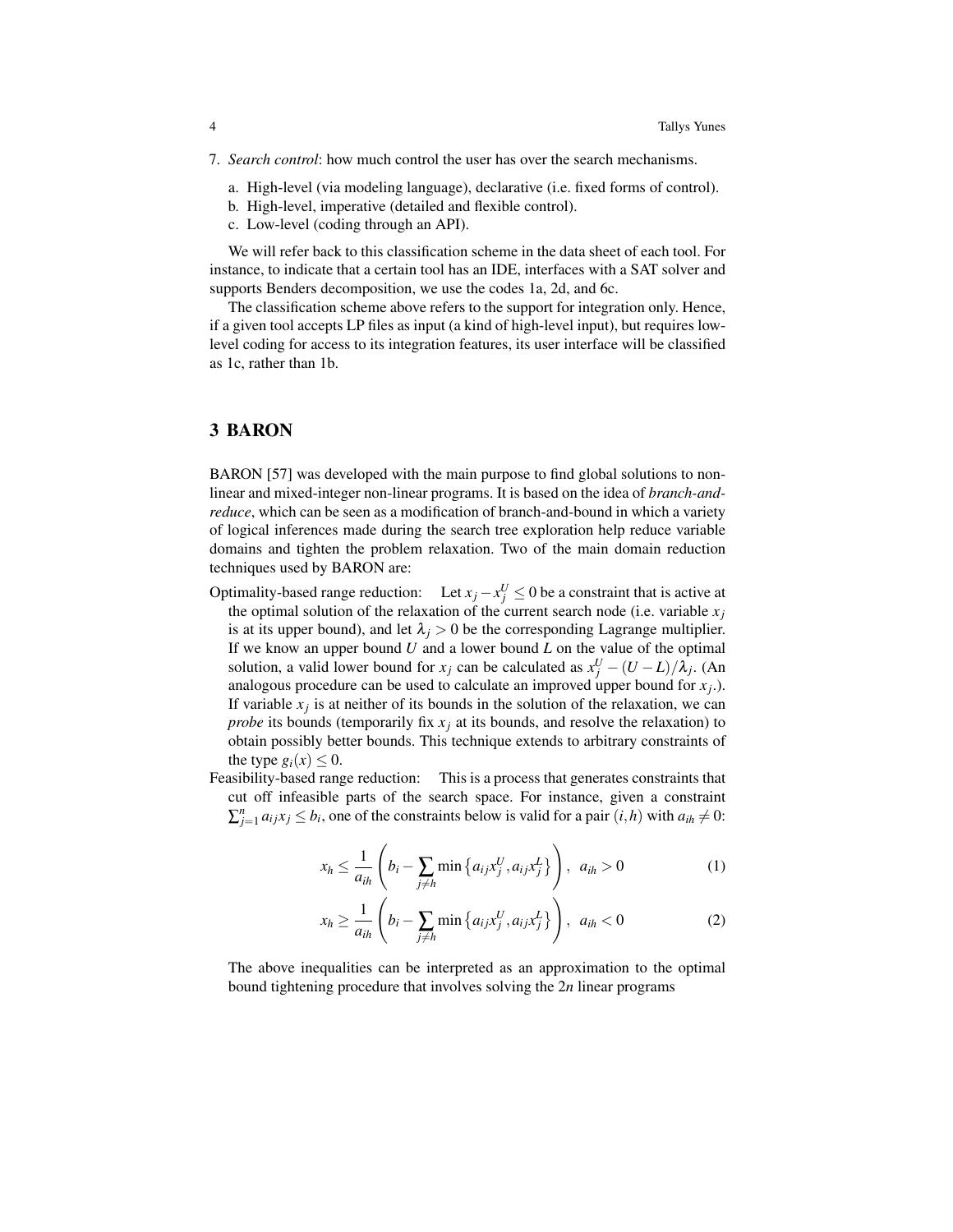$$
\left\{\min \pm x_k \text{ s.t. } \sum_{j=1}^n a_{ij} x_j \le b_i, i = 1, ..., m\right\}, k = 1, ..., n \tag{3}
$$

BARON makes extensive use of (1) and (2) throughout the search, along with a limited use of (3), mostly at the root node, for selected variables. Non-linear analogues of (1) and (2) are also utilized throughout the search.

For a given problem, BARON's global optimization strategy integrates conventional branch-and-bound with a wide variety of range reduction tests. These tests are applied to every subproblem of the search tree in pre- and post-processing steps to contract the search space and reduce the relaxation gap. Many of the reduction tests are based on duality and are applied when the relaxation is convex and solved by an algorithm that provides the dual, in addition to the primal, solution of the relaxed problem. Another crucial component of the software is the implementation of heuristic techniques for the approximate solution of optimization problems that yield improved bounds for the problem variables. Finally, the algorithm incorporates a number of compound branching schemes that accelerate convergence of standard branching strategies.

Typically, the relaxed problem is constructed using factorable programming techniques (see [42, 43]), so that the relaxations are exact at the variable bounds. Therefore, the tightness of the relaxation depends on the tightness of the variable bounds. BARON implements the construction of underestimators for many nonconvex terms such as: bi-linearities  $(x_i x_j)$ , linear fractional terms  $(x_i/x_j)$ , univariate terms such as  $x^n$  with  $n$  odd, etc. Note that outer approximations do not necessarily need to be linear.

BARON comes in the form of a callable library. The software has a core component which can be used to solve any global optimization problem for which the user supplies problem specific subroutines, primarily for lower and upper bounding. In this way, the core system is capable of solving very general problems. In addition to the general purpose core, the BARON library also provides ready to use specialized modules covering several classes of problems. These modules work in conjunction with the core component and require no coding on the part of the user. Some of the available problem classes are: separable concave quadratic programming, separable concave programming, problems with power economies of scale (Cobb-Douglas functions), fixed-charge programming, fractional programming, univariate polynomial programming, linear and general linear multiplicative programming, indefinite quadratic programming, mixed integer linear programming, and mixed integer semidefinite programming.

BARON includes a factorable non-linear programming module, which is the most general of the supplied modules that do not require any coding from the user. The input to this module is through BARON's parser and it can solve fairly general non-linear programs where the objective and constraints are factorable functions (i.e. recursive compositions of sums and products of functions of single variables). Most functions of several variables used in non-linear optimization are factorable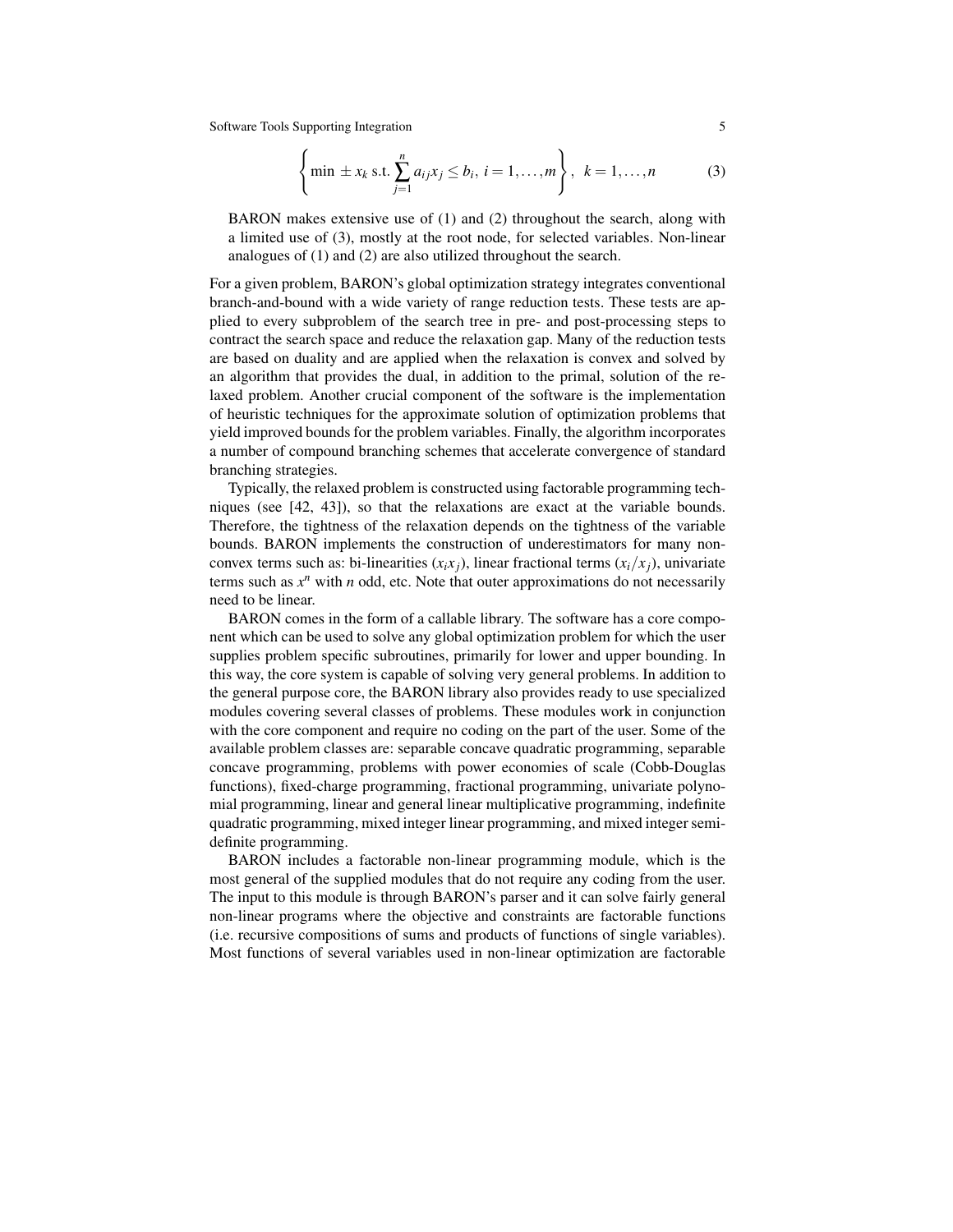and can be easily brought into separable form. The types of functions currently allowed in this module include  $exp(x)$ ,  $ln(x)$ ,  $x^{\alpha}$  for  $\alpha \in \mathbb{R}$ , and  $\beta^x$  for  $\beta \in \mathbb{R}$ .

The theoretical and empirical work that is embodied in BARON earned Nikolaos Sahinidis and Mohit Tawarmalani the 2004 INFORMS Computing Society Prize and the 2006 Beale-Orchard-Hays Prize from the Mathematical Programming Society. BARON is customarily used as a benchmark code when it comes to solving global optimization problems.

| Feature                   | Description                                            |
|---------------------------|--------------------------------------------------------|
| Tool name                 | BARON: Branch-and-Reduce Optimization Navigator        |
| User interface            | $1b$ , $1c$                                            |
| Solver support            | $2a$ , $2b$                                            |
| <b>Relaxation</b> support | $3a$ , $3b$                                            |
| Inference mechanisms      | 4a, 4b, 4c                                             |
| Search mechanisms         | 5a. 5c                                                 |
| Decomposition mechanisms  | N/A                                                    |
| Search control            | 7a + some added flexibility through GAMS, 7c           |
| Written in                | C and Fortran                                          |
| Supported platforms       | Linux, Windows, AIX                                    |
| Main developers           | Nikolaos Sahinidis and Mohit Tawarmalani               |
| Availability              | Available under the AIMMS and GAMS modeling languages. |
|                           | See http://archimedes.cheme.cmu.edu/baron/baron.html.  |
| References                | [57]                                                   |
| <b>Notes</b>              | Also available on the NEOS server.                     |

Table 1 BARON Data Sheet

Most of BARON's specialized modules require the use of an LP solver. An NLP solver is optional, but frequently beneficial. The current release (8.1) can work with many different LP, NLP and SDP solvers such as OSL, CPLEX, CONOPT, MINOS, SDPA, and SNOPT.

*Coming soon to BARON:* The ability to solve MILP relaxations for problems that involve a combinatorial component.

#### 4 Comet

One of the main innovations of Comet [59] is Constraint-based Local Search (CBLS), a computational paradigm based on the idea of specifying local search algorithms as two components: a high-level model describing the applications in terms of constraints, constraint combinators, and objective functions, and a search procedure expressed in terms of the model at a high level of abstraction. CBLS makes it possible to build local search algorithms compositionally, to separate modeling from search, to promote reusability across many applications, and to exploit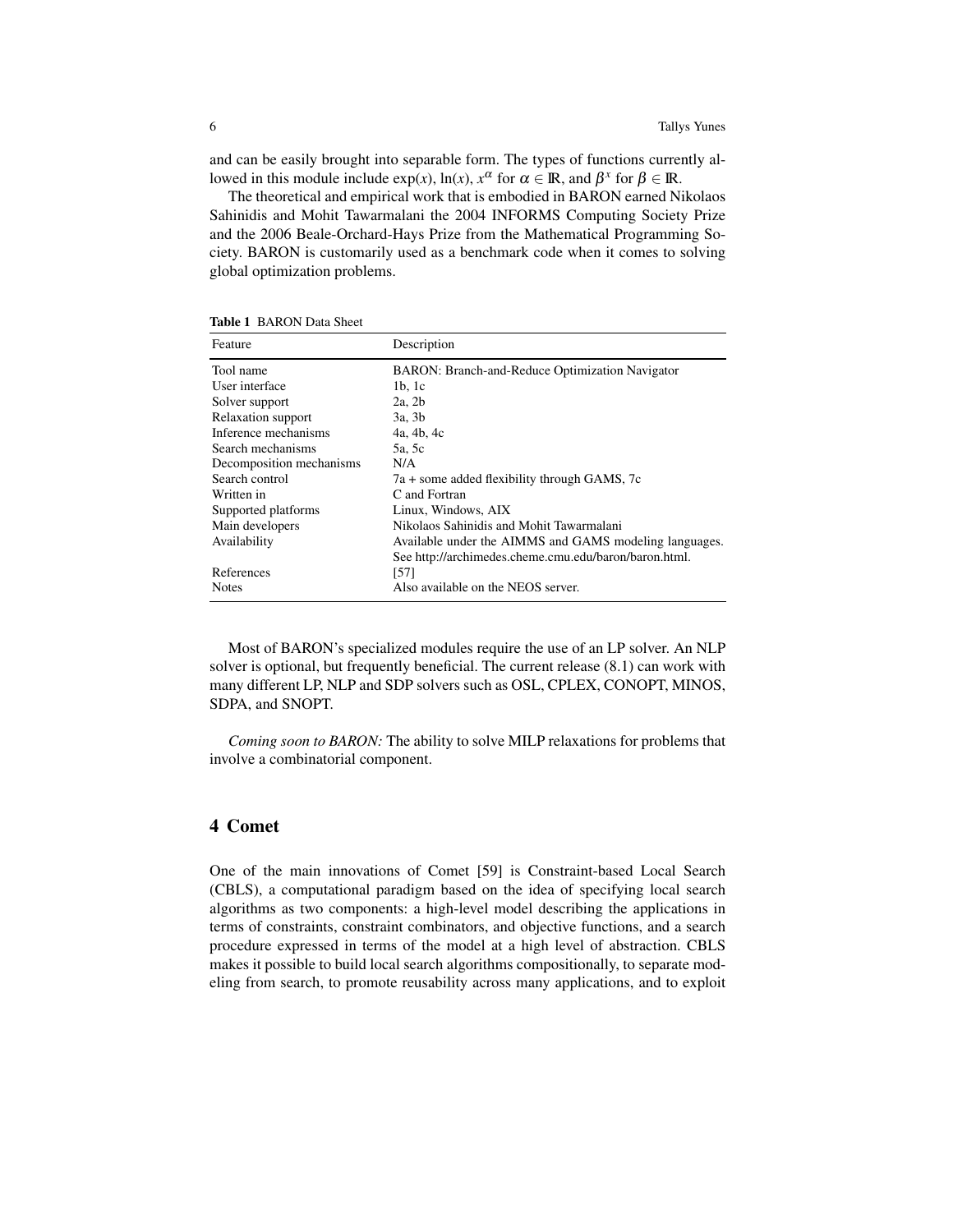problem structure to achieve high performance. The computational model underlying CBLS uses constraints and objectives to drive the search procedure toward feasible or high-quality solutions. Constraints incrementally maintain their violations, and objectives maintain their values. Moreover, constraints and objectives are differentiable and can be queried to evaluate the effect of moves on their violations and values.

Comet is an object-oriented language featuring both a constraint-based local search engine and a constraint-programming solver. Comet models for these two paradigms are essentially similar and are expressed in modeling languages featuring logical and cardinality constraints, global/combinatorial constraints, numerical (possibly non-linear) constraints, and vertical extensions for specific application areas (e.g. scheduling abstractions). The search components are also expressed in a rich language for controlling graph- and tree- search explorations. The constraintprogramming solver also views combinatorial optimization as the combination of model and search components. It provides the traditional expressiveness of constraint programming with a language for expressing search algorithms.

Comet also features high-level abstractions for parallel and distributed computing, based on parallel loops, interruptions, and work stealing. In addition, it provides a declarative language for specifying model-driven visualizations of various aspects of an optimization algorithm. Finally, being an open language, Comet allows programmers to add their own constraints and objectives, as well as their own control abstractions.

To illustrate some of Comet's modeling constructs, let us consider the wellknown *n*-queens problem. We are given an  $n \times n$  chessboard. The objective is to place *n* queens on the chessboard so that no two queens can attack each other (i.e. no two queens lie on the same row, column or diagonal). Figure 1 shows a Comet model for the *n*-queens problem using local search. The algorithm is based on the min-conflict heuristic [45] but uses a greedy heuristic to select the variables. Because no two queens can be placed on the same column, we can assume that the i-th queen is placed on the i-th column, and variable queen  $[i]$  represents the row assigned to the i-th queen. We start by including the local solver library and the local solver (lines 01 and 02). Line 06 declares the incremental variables (queen) and performs an initial random assignment of queens to rows. The three alldifferent constraints in lines 09–11 check for violations of the row and diagonal constraints. Then, at each iteration, we choose the queen violating the most constraints (line 16) and move it to a position (row) that minimizes its violations (line 17). These steps are repeated until a feasible solution is found (the constraint system S has no violations) or the number of iterations becomes greater than 50*n* (line 15). The expression S.getAssignDelta(queen[q], v) queries the constraint system to find out the impact of assigning value  $\nu$  to queen q. This query is performed in constant time because of the invariants maintained in each of the constraints. The assignment queen [q]  $\cdot$  = v in line 18 induces a propagation step that recomputes the violations of all constraints.

More recently, Comet has added support for CP, LP and MIP solvers, as well as the ability to do column (variable) generation during search. To access the above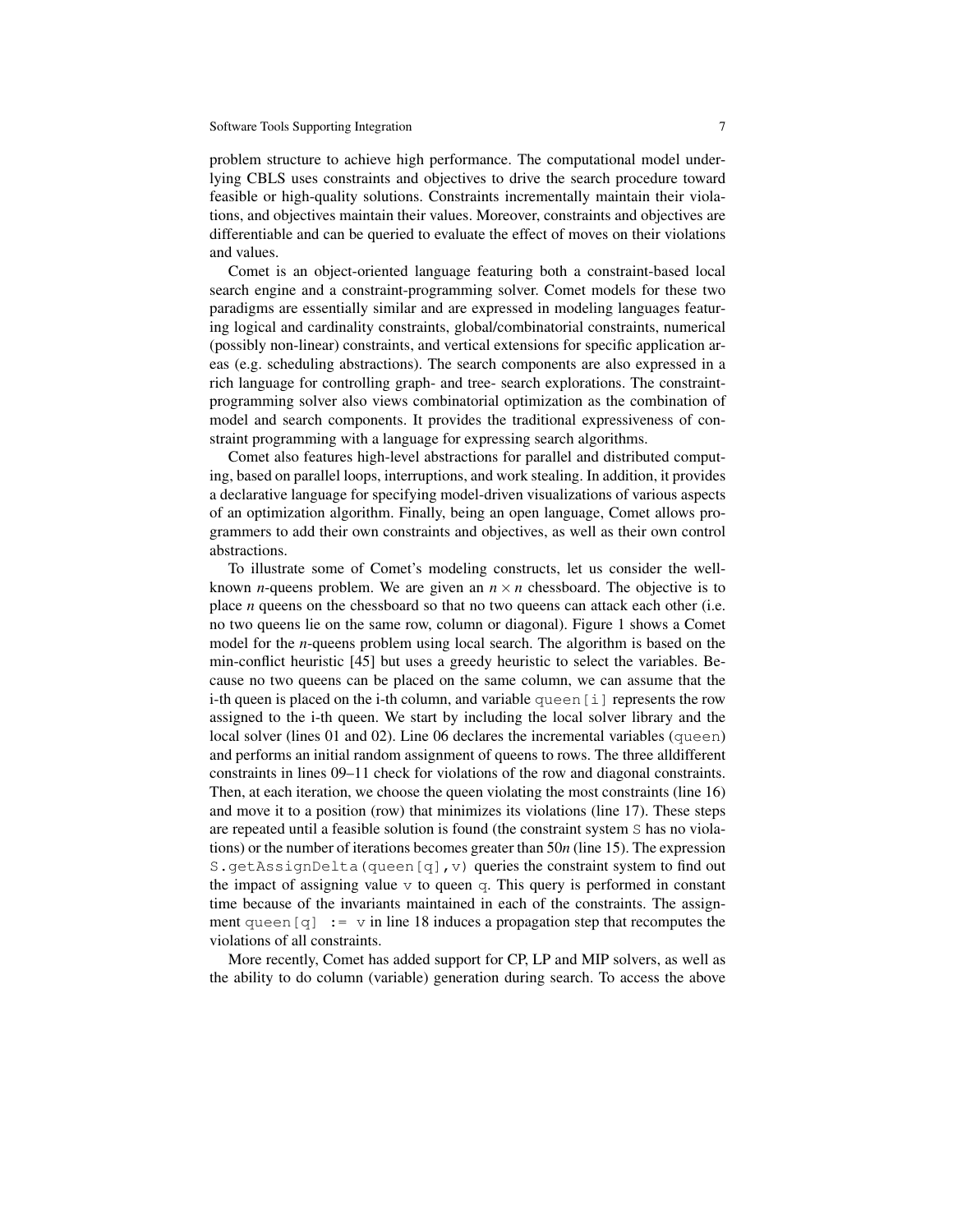```
8 Tallys Yunes
```

```
01. import cotls;
02. Solver<LS> m();
03. int n = 16;
04. range Size = 1..n;05. UniformDistribution distr(Size);
06. var{int} queen[Size](m, Size) := distr.get();
07.
08. ConstraintSystem<LS> S(m);
09. S.post(alldifferent(queen));
10. S.post(alldifferent(all(i in Size) queen[i] + i));
11. S.post(alldifferent(all(i in Size) queen[i] - i));
12. m.close();
13.
14. int iter = 0;15. while (S.violations() > 0 && iter < 50*n) {<br>16. selectMax(q in Size)(S.violations(queen[
       selectMax(q in Size)(S.violations(queen[q]))
17. selectMin(v in Size)(S.getAssignDelta(queen[q], v))
18. queen[q] := v;
19. iter++;
20. }
```
Fig. 1 Comet model for the *n*-queens problem

solvers, the user can write statements like  $Solve \r{cPP} \in \mathfrak{m}$  ();,  $Solve \r{cLP}$ m(); or Solver<MIP> m(); instead of Solver<LS>. Variable creation and constraint posting are modified accordingly. To create finite domain CP variables for the *n*-queens problem, we can write var<CP>int queen[Size](m, Size).

| Feature                   | Description                                                |
|---------------------------|------------------------------------------------------------|
| Tool name                 | Comet                                                      |
| User interface            | $1b$ , $1c$                                                |
| Solver support            | 2a, 2c                                                     |
| <b>Relaxation</b> support | 3a, 3d                                                     |
| Inference mechanisms      | 4a, 4c                                                     |
| Search mechanisms         | 5a, 5b, 5c, 5d                                             |
| Decomposition mechanisms  | 6b.                                                        |
| Search control            | 7a, 7b, 7c                                                 |
| Written in                | $C++$ and Assembly                                         |
| Supported platforms       | Linux, Mac OS X, Windows XP                                |
| Developers                | Laurent Michel and Pascal Van Hentenryck                   |
| Availability              | Free for non-commercial use at http://www.dynadec.com. See |
|                           | also http://www.comet-online.org.                          |
| References                | [59]                                                       |
| <b>Notes</b>              | Also includes an ODBC module to grant access to databases. |

Table 2 Comet Data Sheet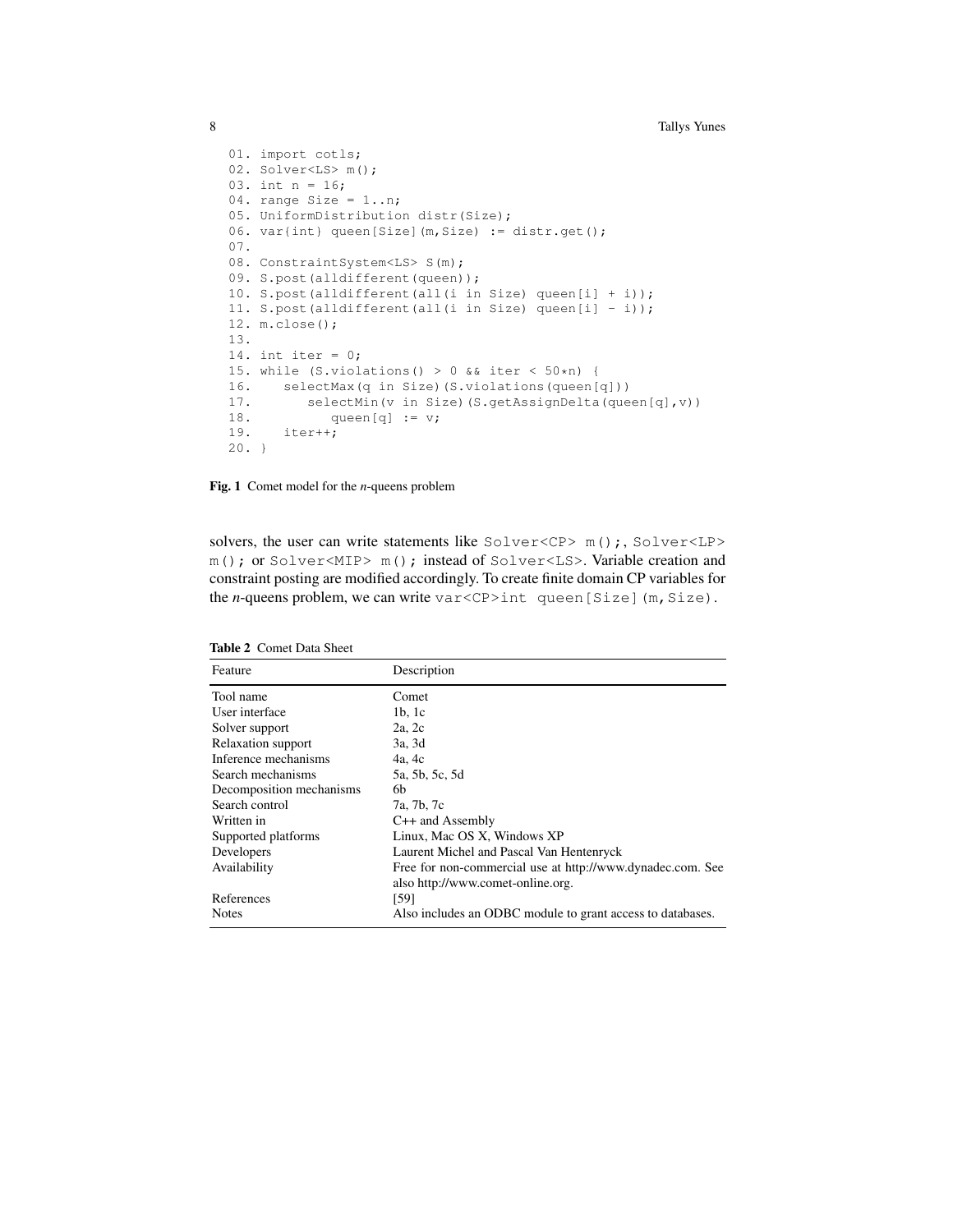The linear solvers supported by the current Comet release (1.2) are LP\_SOLVE and the COIN-OR LP solver CLP.

*Coming soon to Comet:* A uniform GUI/Visualization tool and CP set variables.

# 5 ECLiPS<sup>e</sup>

ECL<sup>i</sup>PS<sup>e</sup> [61, 7] is a Prolog-based system whose aim is to serve as a platform for integrating various Logic Programming extensions, in particular Constraint Logic Programming (CLP). The kernel of  $ECL$ <sup>i</sup>PS<sup>e</sup> is an efficient implementation of standard (Edinburgh-like) Prolog as described in basic Prolog texts [20]. It is built around an incremental compiler which compiles the ECL<sup>i</sup>PS<sup>e</sup> source code into WAM-like code [62], and an emulator of this abstract code. The ECL<sup>i</sup>PS<sup>e</sup> logic programming system was originally an integration of ECRC's SEPIA [44], Megalog [16] and parts of the CHIP [24] systems. It was then further developed into a Constraint Logic Programming system with a focus on hybrid problem solving and solver integration. ECL<sup>i</sup>PS<sup>e</sup> is now an open-source project, with the support of Cisco Systems.

There are two ways of running  $ECL^{i}PS^{e}$  programs. The first is using an interactive graphical user interface to the ECL<sup>i</sup>PS<sup>e</sup> compiler and system, which is called *tkeclipse*. The second is through a more traditional command-line interface. The graphical user interface provides many useful features such as a tracer (for debugging), a scratch-pad (to experiment with small pieces of code), statistics (e.g. CPU and memory usage), predicate library help, etc.

ECLiPS<sup>e</sup> has introduced many specific language constructs to overcome some of the main deficiencies of Prolog, such as: the ability to use named structures with field names, loop/iterator constructs, a multidimensional array notation, pattern matching for clauses, soft cuts, a string data type, etc.

ECL<sup>i</sup>PS<sup>e</sup> allows the use of different constraint solvers in combination. The different solvers may share variables and constraints. This can be done by combining the eplex and ic solver libraries of ECL<sup>i</sup>PS<sup>e</sup>. The eplex library gives access to LP and MIP solvers (linear numeric constraints and integrality constraints), and the ic library implements typical constraint propagation algorithms (finite domain constraints and interval constraints). In a hybrid model, the ic solver communicates new tightened bounds to the eplex solver. These tightened bounds have typically been deduced from non-linear constraints (e.g. global constraints) and thus the linear solver benefits from information which would not otherwise have been available to it. On the other hand, the  $eplex$  solver often detects inconsistencies which would not have been detected by the ic solver. Moreover, it returns a bound on the optimization function that can be used by the ic constraints. Finally, the optimal solution returned by eplex to the "relaxed" problem comprising just the linear constraints can be used in a search heuristic that can focus the  $\pm c$  solver on the most promising parts of the search space. Other useful libraries are colgen (support for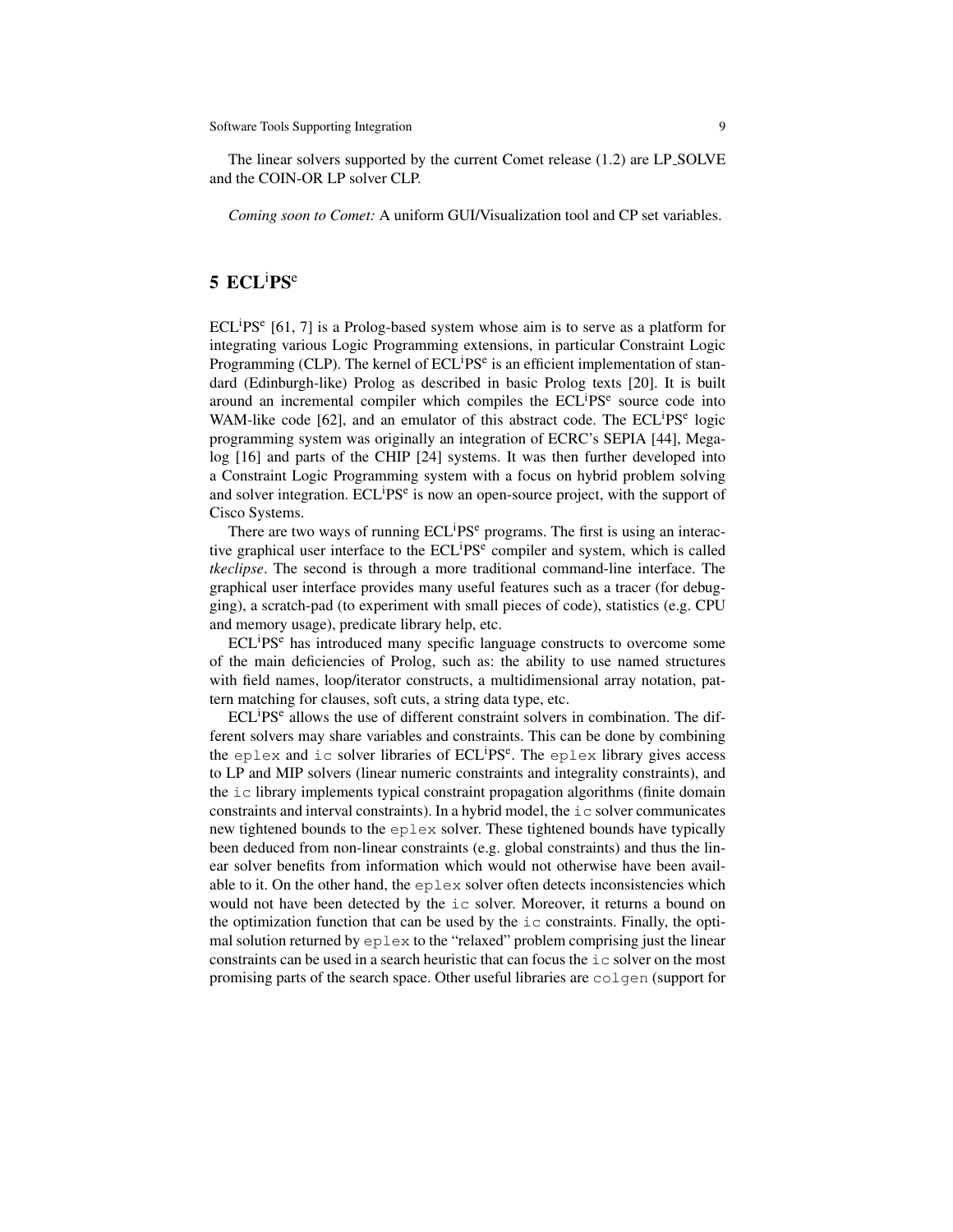column generation) and repair (helps propagate solutions generated by a linear solver to other variables handled by the domain solver).

To illustrate the ECL<sup>i</sup>PS<sup>e</sup> syntax, let us consider a simple example. We are given a time instant *t*, and three tasks such that the running time of tasks 1 and 2 are, respectively, 3 and 5 time units. We want to find start times for each task such that two constraints are satisfied: exactly one of tasks 1 and 2 is running at time *t*, and both tasks 1 and 2 precede task 3. The corresponding ECL<sup>i</sup>PS<sup>e</sup> code appears in Fig. 2. Line 01 loads the ic and eplex libraries. Line 02 defines a predicate that

```
01. :- lib(ic), lib(eplex).
02. overlap(S,D,T,B) :- ic:(B #= ((T $>= S)and(T $=< S+D-1))).
03. hybrid(Time,[S1,S2,S3],Obj) :-
04. ic: (Obj $:: -1.0Inf..1.0Inf),
05. ic:([S1,S2,S3]::1..20),
06. overlap(S1,3,Time,B1), overlap(S2,5,Time,B2),
07. ic: (B1+B2 \# = 1),
08. eplex:(S1+3 $=< S3), eplex:(S2+5 $=< S3),
09. eplex:eplex_solver_setup(min(S3),Obj,
         [sync_bounds(yes)], [ic:min, ic:max]),
10. labeling([B1,B2,S1,S2]).
```
Fig. 2 ECL<sup>i</sup>PS<sup>e</sup> model illustrating solver integration

associates a boolean variable B with whether a task with start time S and duration D is running at time T. Lines 04 and 05 give initial domains to the  $Ob\dot{\uparrow}$  variable, which stores objective function bounds, and to the start time variables S1, S2, S3. To enforce the first constraint, we state in line 07 that exactly one of the boolean variables  $B1$  and  $B2$  has to be equal to 1. Note that the prefix  $\text{ic}:$  indicates that all of the above constraints are posted to the  $\iota$  c solver. We ask the eplex solver to handle the second constraint in line 08, while line 09 sets up the objective (minimize S3), and passes ic bounds to the linear solver before the problem is solved ([sync bounds(yes)]). The statement [ic:min,ic:max] triggers the LP solver in case of bound changes on the ic side. We search for a solution by labeling variables in line 10. To send a constraint, say  $x+2 \ge y$ , to both the eplex and ic solvers at once, we could write  $[eplex, ic] : (X + 2 \, $>= Y)$ .

Three decomposition techniques that are amenable to hybridization are column generation, Benders decomposition, and Lagrangian relaxation. All three have been implemented in ECL<sup>i</sup>PS<sup>e</sup> and used to solve large problems.

The current release of  $ECL$ <sup>i</sup> $P\text{S}^e$  (6.0) can interface with the following LP/MIP solvers: CPLEX, Xpress-MP (versions developed until 2005), and the COIN-OR LP solver CLP.

*Coming soon to ECL*i*PS*<sup>e</sup> *:* Integration with the Gecode [56] constraint solver library; improved propagator support; new and more efficient global constraints such as cardinality, 2-D alldifferent, sequence, etc.; search annotations and search tree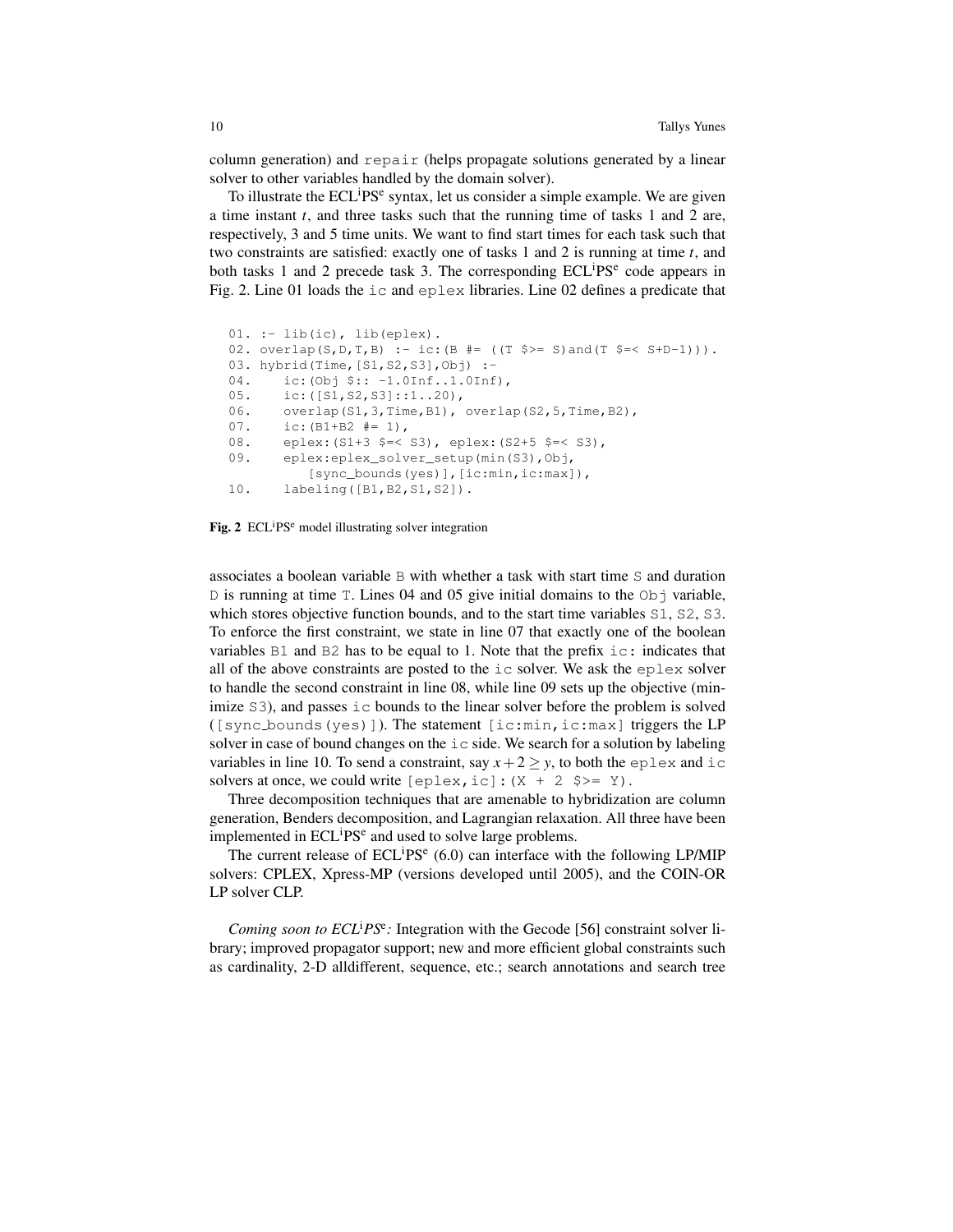Table 3 ECL<sup>i</sup>PS<sup>e</sup> Data Sheet

| Feature                   | Description                                             |
|---------------------------|---------------------------------------------------------|
| Tool name                 | $ECL$ <sup>i</sup> PS <sup>e</sup>                      |
| User interface            | 1a (Saros prototype under development), 1b, 1c          |
| Solver support            | 2a, 2c                                                  |
| <b>Relaxation</b> support | 3a, 3c, 3d                                              |
| Inference mechanisms      | 4c.?                                                    |
| Search mechanisms         | 5a, 5b, 5c, 5d                                          |
| Decomposition mechanisms  | 6b, 6c                                                  |
| Search control            | 7a, 7b, 7c                                              |
| Written in                | ECL <sup>i</sup> PS <sup>e</sup> /Prolog                |
| Supported platforms       | Linux, Mac OS X, Solaris, Windows                       |
| Developers                | See list at http://sourceforge.net/projects/eclipse-clp |
| Availability              | Freely available at http://www.eclipse-clp.org          |
| References                | [61, 7]                                                 |

display. See http://www.eclipse-clp.org/reports/roadmap.html for a road map of future ECL<sup>i</sup>PS<sup>e</sup> releases.

## 6 G12

The G12 project [55] started by National ICT Australia (NICTA) seeks to develop a software platform for solving large-scale industrial combinatorial optimization problems. The core design involves three languages: Zinc, Cadmium and Mercury (group 12 of the periodic table). Zinc [28, 13] is a declarative modeling language for expressing problems independently of any solving methodology. Cadmium [25] is a mapping language for mapping Zinc models to underlying solvers and/or search strategies, including hybrid approaches. Finally, the existing Mercury language [54] will be extended as a language for building extensible and hybridizable solvers. The same Zinc model, used with different Cadmium mappings, allows the user to experiment with different complete, local, or hybrid search approaches for the same problem. Cadmium mappings also enable the application of pre-processing steps (e.g. bounds tightening) and transformation steps (e.g. linearization of subproblems) to the original Zinc model. Some of the features provided by Zinc are: mathematical notation-like syntax (overloading, iterations, sets, arrays), expressive constraints, support for different kinds of problems (including preferences, i.e. soft constraints), interface to hybrid solvers (like lazy FD), separation of data from model, high-level data structures and data encapsulation, extensibility (user defined functions), reliability (type checking, assertions), and *annotations* which allow non-declarative information (such as search strategies) and solver-specific information (such as variable representations) to be layered on top of the declarative model. Another G12 component is MiniZinc [47], which is a subset of Zinc that provides many modeling capabilities while being easier to implement. The target language of MiniZinc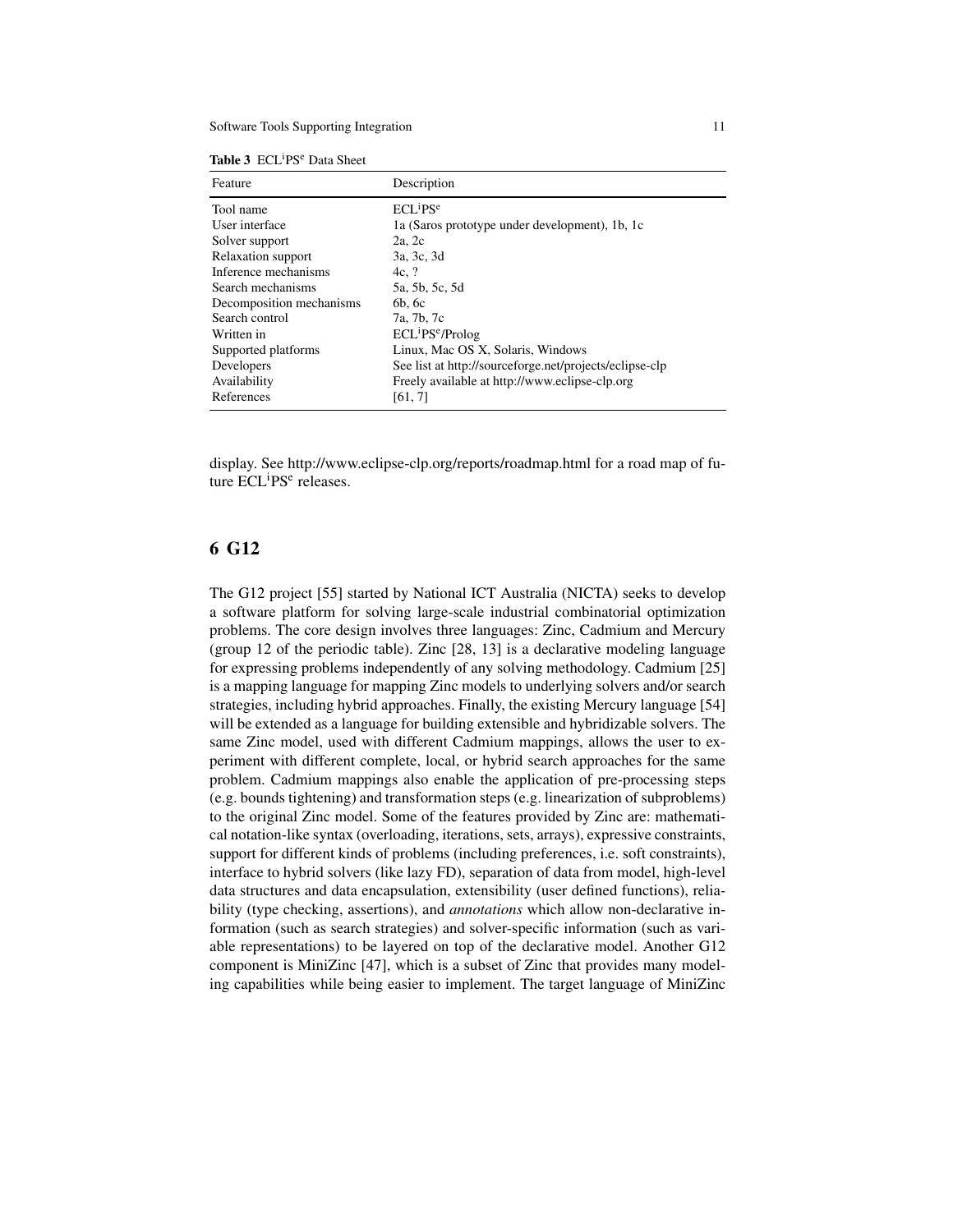is FlatZinc, a low-level solver input language that offers an easier way for solver writers to provide reasonable MiniZinc support.

To illustrate the Zinc language, let us consider the following trucking example from [50]. We are given T trucks, each having a cost  $Cost[t]$  and an amount of material it can load  $\text{Local}(\text{t})$ . We are also given P time periods. In each time period p, a given demand of material ( $Dem[p]$ ) has to be shipped. Each truck t also has constraints on usage: in each consecutive K[t] time periods, it must be used at least  $L[t]$  and at most  $U[t]$  times. The Zinc model of this problem appears in Fig. 3. In

```
01. int: P; type Per = 1..P;
02. int: T; type Trucks = 1..T;
03. array[Per] of int: Dem; array[Trucks] of int: Cost;
04. array[Trucks] of int: Load; array[Trucks] of int: K;
05. array[Trucks] of int: L; array[Trucks] of int: U;
06. array[Per] of var set of Trucks: x;
07. constraint forall(p in Per)(
     sum_set(x[p], Load) \geq Dem[p]);
08. constraint forall(t in Trucks)(
     sequence([bool2int(t in x[p])|p in Per],L[t],U[t],K[t]));
09. solve minimize sum (p in Per) (sum_set(x[p], Cost));
```
#### Fig. 3 Zinc model for the trucking

each time period p, we need to choose which trucks to use in order to ship enough material and satisfy the usage limits. Hence, variable  $x[p]$  represents the subset of trucks used in period p. In line 07, the sum\_set(*S*, *f*) function returns  $\sum_{e \in S} f(e)$ ; in line 08, sequence( $[y_1, \ldots, y_n], \ell, u, k$ ) constrains the sum of each subsequence of y variables of length *k* to be between  $\ell$  and  $u$ . As it stands, this model is directly executable in a finite domain solver which supports set variables. In Zinc, we can control the search by adding an annotation on the solve statement. For example,

```
solve :: set_search(x, "first_fail", "indomain", "complete")
  minimize sum(p in Per)(sum_set(x[p], Cost));
```
indicates that we label the x variables with smallest domain first  $(first\_fail)$ by first trying to exclude an unknown element of the set and then including it (indomain) in a complete search.

To use Dantzig-Wolfe decomposition and column generation on the trucking model, we need to annotate the model to explain what parts define the sub-problems, which solver is to be used for each subproblem, and which solver is to be used for the master problem. The annotations would look as follows

```
array[Per] of var set of Trucks: x :: colgen_var;
constraint forall(p in Per)(
sum_set(x[p], Load) \geq Dem[p]:
       colgen_subproblem_constraint(p,"mip"));
```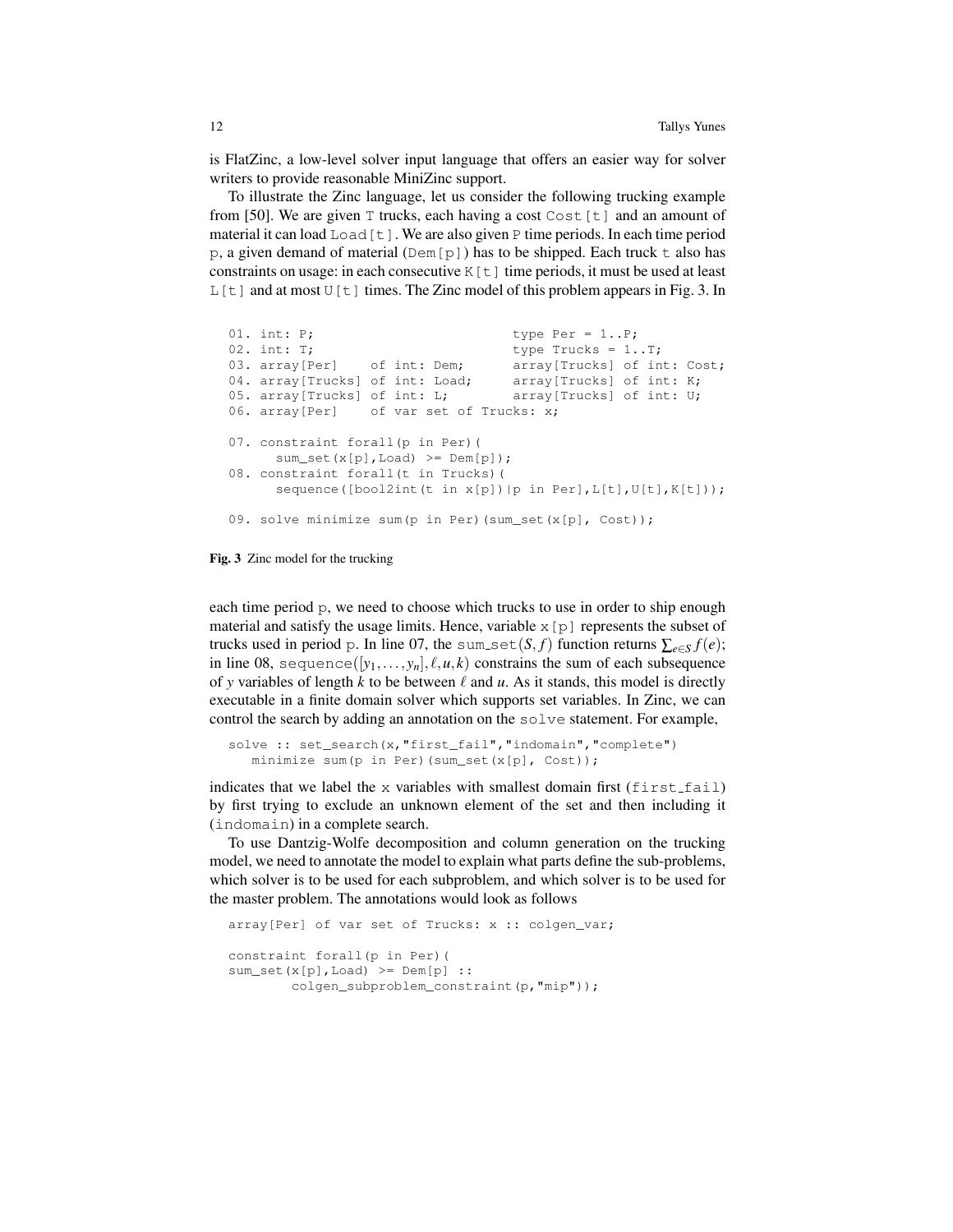```
solve :: colgen_solver("lp") :: lp_bb(x, most_frac, std_split)
minimize sum(p in Per)(sum_set(x[p], Cost));
```
which means that variables  $x$  will be used in column generation. The subproblems numbered 1 through  $P$  are defined in terms of their constraints and their solver (mip). Finally, the solver for the master problem and the search specification, branch-and-bound selecting the most fractional variable first and performing a standard split, are attached to the solve statement. Since column generation is to be used, the transformation must linearize the master constraints and objective function. This can be done in Zinc by giving linear definitions to the sum set and sequence constraints. For the complete details, see [50].

The G12 facilities have been successfully used for a variety of computational experiments involving problems such as radiation, cumulative scheduling and hoist scheduling. Another hybrid algorithm supported by G12 is *Lazy-FD*, which is a tight integration of FD and SAT that has shown consistently good performance on FD problems [48].

| Feature                   | Description                                                        |
|---------------------------|--------------------------------------------------------------------|
| Tool name                 | The G12 Project                                                    |
| User interface            | $1b$ , $1c$                                                        |
| Solver support            | 2a, 2c, 2d                                                         |
| <b>Relaxation</b> support | 3a. 3d                                                             |
| Inference mechanisms      | 4a, 4b, 4c, 4d                                                     |
| Search mechanisms         | 5a, 5b, 5c, 5d                                                     |
| Decomposition mechanisms  | 6a, 6b                                                             |
| Search control            | 7a, 7b, 7c                                                         |
| Written in                | Mercury and C++                                                    |
| Supported platforms       | Linux, Mac OS X, Windows                                           |
| Developers                | See list at http://www.nicta.com.au/research/projects/             |
|                           | /constraint_programming_platform (full URL was split in two lines) |
| Availability              | See http://www.g12.csse.unimelb.edu.au                             |
| References                | [13, 28, 47, 50, 55]                                               |

Table 4 G12 Data Sheet

Zinc/MiniZinc (as of version 0.9) has been interfaced to a number of finite domain solvers (including Gecode [56] and ECL<sup>i</sup>PS<sup>e</sup> [61]), LP solvers (including CPLEX, GLPK and COIN-OR CLP through COIN-OR OSI), and SAT solvers (including MiniSAT and TiniSAT).

*Coming soon to G12:* Propagation-based solving where individual constraints can be annotated with the solver where they should be sent, for example,  $x \ge$ = y :: 1p :: fd means that the constraint  $x \ge y$  is sent to both the LP and finite domain solvers; and annotation of models to split the problem into two parts: this-then-that, where the first part is solved and used as input to the second part.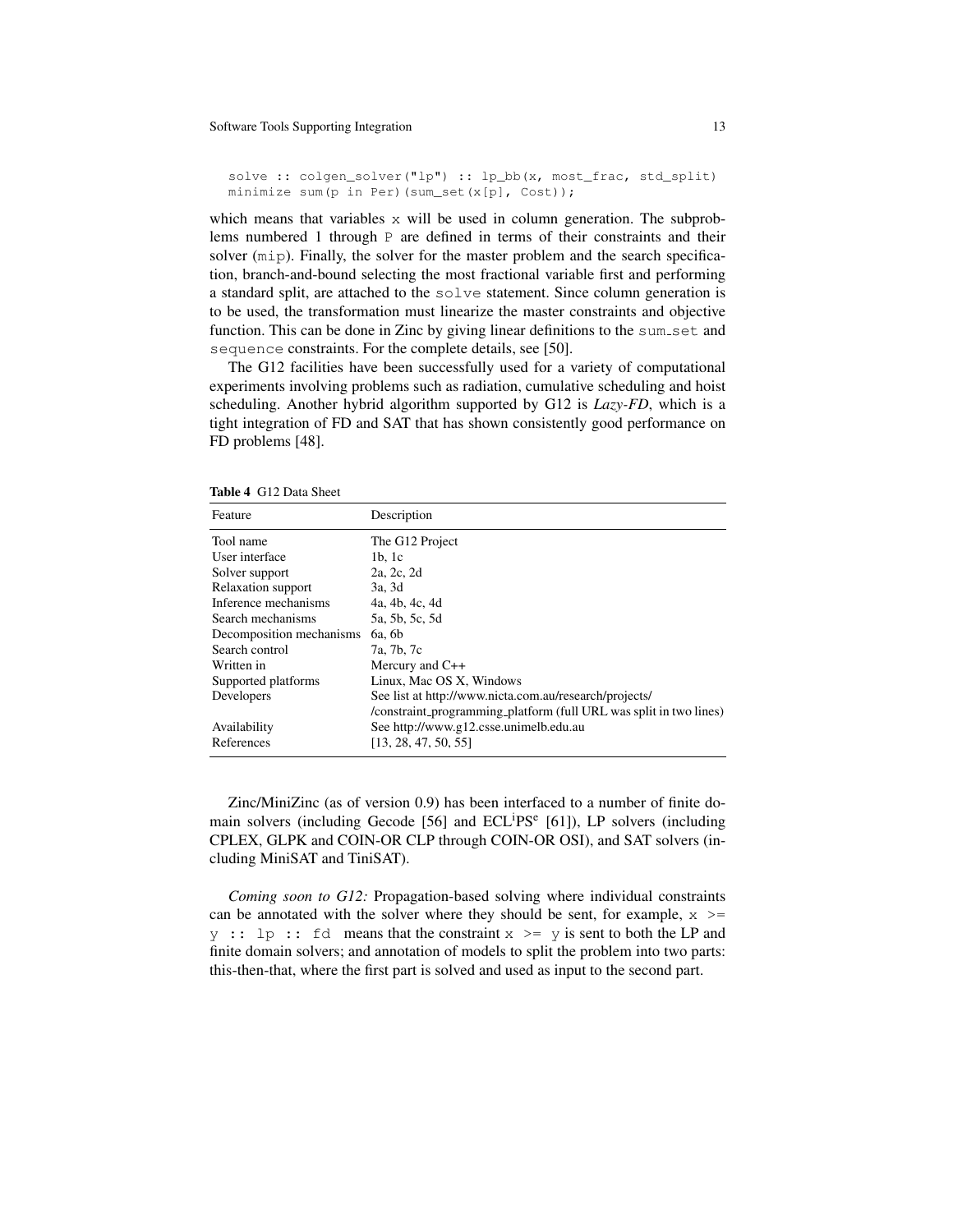#### 7 ILOG CP Optimizer and OPL Development Studio

The ILOG OPL Development Studio [58] (OPL for short) is designed to support ILOG CPLEX as well as ILOG CP Optimizer [37, 36]. OPL allows users to develop single models in either technology or multi-model solutions that use either or both technologies combined. A scripting language (ILOG Script for OPL) provides an additional level of control, enabling the user to create algorithms that run multiple models sequentially or iteratively, and to exchange information among them. OPL also includes an Integrated Development Environment (IDE), which is a graphical user interface providing all the typical development facilities and support, including: searching for conflicts between constraints in infeasible mathematical programming (MP) models, visualizing the state of variables at some point during the search for a solution, connecting to a database or to a spreadsheet to read and write data, debugging, etc. The current OPL version as of this writing is 6.0.1.

Since version 2.0, the ILOG CP Optimizer provides a new scheduling language supported by an automatic search that is meant to be robust and efficient (i.e. its default behavior, without much user intervention or fine tuning, should perform well on average). This new scheduling model was designed with the requirement that it should, among other things, be accessible to mathematical programmers, be simple and non-redundant, fit naturally into a CP paradigm, and be expressive enough to handle complex applications. The scheduling language is available in C++, Java, and C#, as well as in OPL itself. The automatic search is based on a Self-Adapting Large Neighborhood Search that iteratively *unfreezes* and *re-optimizes* a selected fragment of the current solution. ILOG CP Optimizer introduces a conditional interval formalism that extends classical constraint programming by introducing additional mathematical concepts (such as intervals, sequences or functions) as new variables or expressions to capture the temporal aspects of scheduling For example:

- Interval Variables: An interval variable *a* is a decision variable whose domain dom(*a*) is a subset of  $\{\perp\} \cup \{[s, e) \mid s, e \in \mathbb{Z}, s \le e\}$ . If dom(*a*) =  $\perp$ , the interval is said to be *absent* (*present* otherwise). An absent interval variable is not considered by any constraint or expression on interval variables in which it is involved. To model the basic structures of scheduling problems, a number of special constraints on interval variables exist, such as precedence constraints, and time spanning constraints.
- Sequence Variables: Sequence variables are a type of decision variable whose value is a permutation of a set of interval variables. They are inspired by problems that involve scheduling a set of activities on a disjunctive resource. Constraints on sequence variables are provided for ruling out illegal permutations (sequencing constraints) or for stating a particular relation between the order of intervals in the permutation and the relative position of their start and end values (no-overlap constraints).
- Cumul Function Expressions: Cumul Function Expressions are expressions that are used to represent the usage of a cumulative resource over time. This usage is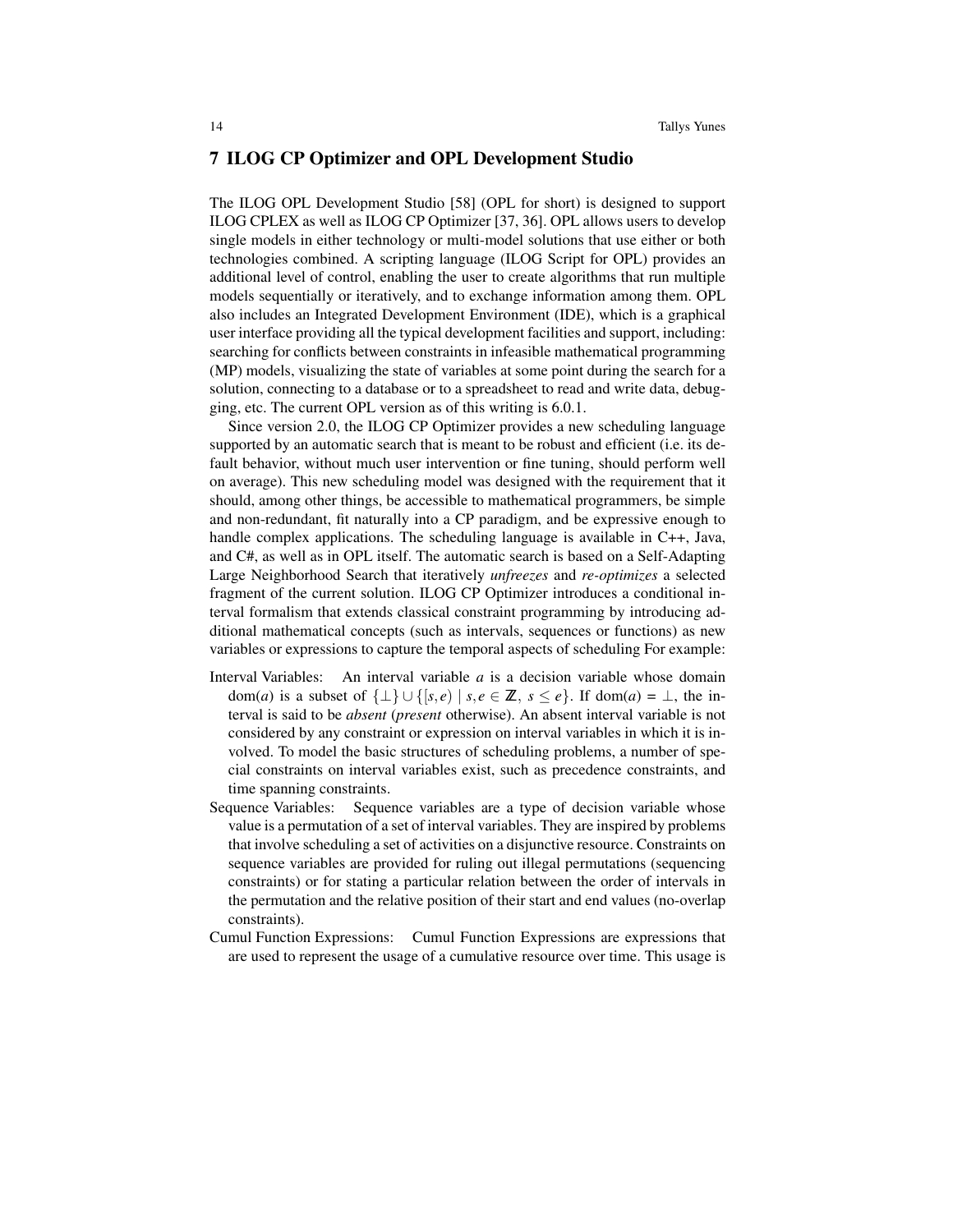represented as a sum of individual contributions of intervals (some time intervals make the resource consumption go up, others make it go down).

In a recent study of three problems from the scheduling literature, compact models written in OPL for CP Optimizer produced results that, on average, outperformed state-of-the-art problem-specific approaches for those problems (see [36] for details).

To illustrate the integration capabilities of OPL, CPLEX and CP Optimizer, we will briefly go over the steps to solve a configuration problem using column generation. We will use the CP Optimizer engine to generate new possible configurations, and the CPLEX engine to solve the problem of selecting the best combination of configurations. This configuration problem involves placing objects of different materials (glass, plastic, steel, wood, and copper) into bins of various types (red, blue, green), subject to capacity (each bin type has a maximum) and compatibility constraints (e.g. red bins cannot contain plastic or steel). All objects must be placed into a bin and the total number of bins must be minimized. The idea is to write a model file that uses CP to *generate* bin configurations, a second model file that uses CPLEX to *select* a subset of configurations, and a script file that coordinates the execution of the previous two and passes information from one to the other. The generation model (generate.mod) has a color variable to indicate the bin color and object variables indicating how many objects of each material are included in the bin. It then writes the compatibility constraints as logical expressions and imposes the bin capacity constraints. The selection model (select.mod) has one variable for each configuration created as input and an objective that minimizes the number of bins produced. The only constraints are to satisfy the demand for each material. The script model appears in Fig. 4. Line 01 associates the internal name genBin to

```
01. var genBin = new IloOplRunConfiguration("generate.mod");
02. genBin.oplModel.addDataSource(data);
03. genBin.oplModel.generate();
04. genBin.cp.startNewSearch();
05. while (genBin.cp.next()) {
06. genBin.oplModel.postProcess();
07. data.Bins.add(genBin.oplModel.newId,
                    genBin.oplModel.colorStringValue,
                    genBin.oplModel.n.solutionValue);
08. }
09. genBin.cp.endSearch();
10. var chooseBin = new IloOplRunConfiguration("select.mod");
11. chooseBin.cplex = cplex;
12. chooseBin.oplModel.addDataSource(data);
13. chooseBin.oplModel.generate();
14. chooseBin.cplex.solve();
15. chooseBin.oplModel.postProcess();
```
Fig. 4 ILOG Script for OPL example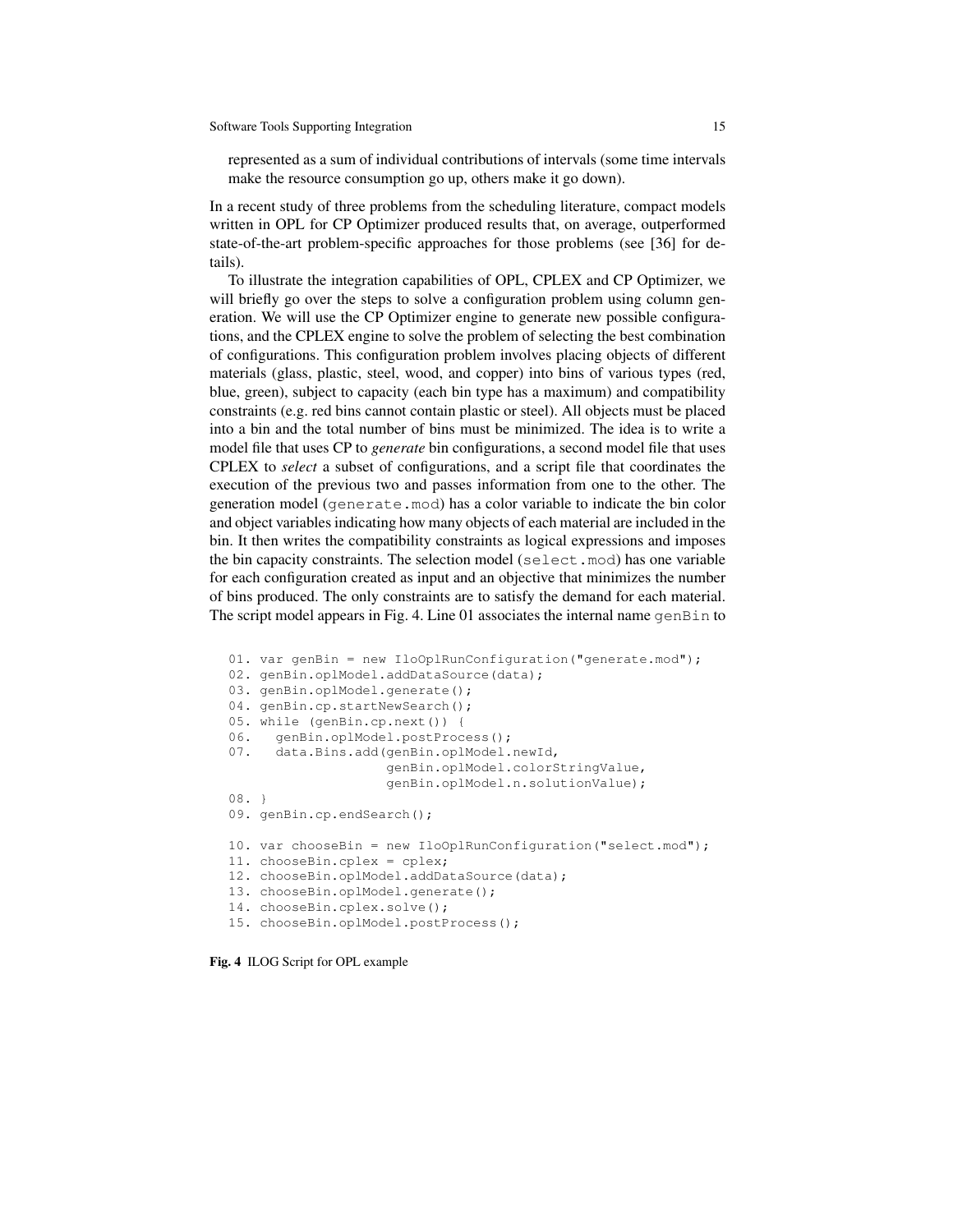the actual generation model, while lines 02–04 set up and start the search. The loop of line 05 asks for all solutions and adds them (line 07) to the data structure (n is the variable that tells how many objects of each material are in the bin). When no more solutions exist, line 09 ends the search. With all variables now available, line 10 associates the internal name chooseBin with the selection model and line 12 passes the data (variables) to it. Lines 14 and 15 solve the problem and wrap up.

This example generated all variables a priori before solving the optimization model. It is possible, of course, to implement an iterative hybrid algorithm that starts with a subset of the variables and transfers dual information (shadow prices) to the generation problem so that it can look for a new (improving) variable to be added to the optimization (master) problem. Then, as usual, this process is repeated until no improving variables exist.

|                               | Table 5 ILOG CP Optimizer/OPL Data Sheet |  |
|-------------------------------|------------------------------------------|--|
| $\mathbf{E}$ and $\mathbf{E}$ |                                          |  |

| Feature                  | Description                                                 |
|--------------------------|-------------------------------------------------------------|
| Tool name                | ILOG CP Optimizer and OPL Development Studio                |
| User interface           | $1a$ , $1b$ , $1c$                                          |
| Solver support           | 2a, 2c                                                      |
| Relaxation support       | 3a, 3c, 3d                                                  |
| Inference mechanisms     | 4a, 4b, 4c                                                  |
| Search mechanisms        | 5a, 5b                                                      |
| Decomposition mechanisms | 6b, 6c                                                      |
| Search control           | 7a, 7b, 7c                                                  |
| Written in               | $C++$                                                       |
| Supported platforms      | AIX, Linux, Mac OS X, Solaris, Windows (full OPL IDE avail- |
|                          | able only under Windows)                                    |
| Availability             | Commercial, academic and student licenses available. See    |
|                          | http://www.ilog.com.                                        |
| References               | [58, 37, 36]                                                |
| <b>Notes</b>             | ILOG CP Optimizer only handles discrete decision variables  |

#### 8 SCIP

SCIP (Solving Constraint Integer Programs [2, 4]) is an implementation of the Constraint Integer Programming (CIP) paradigm, which is an integration of CP, MILP, and SAT methodologies. It can be used either as a black box solver or as a framework by adding user plug-ins written in C or C++. SCIP allows total control of the solution process and access to detailed information from the solver. A number of predefined macros facilitate implementation by encapsulating commonly used function calls into a simpler interface. SCIP comes with more than 80 default plug-ins that turn it into a full solver for MILP and pseudo-Boolean optimization.

A Constraint Integer Program (CIP) is defined as the optimization problem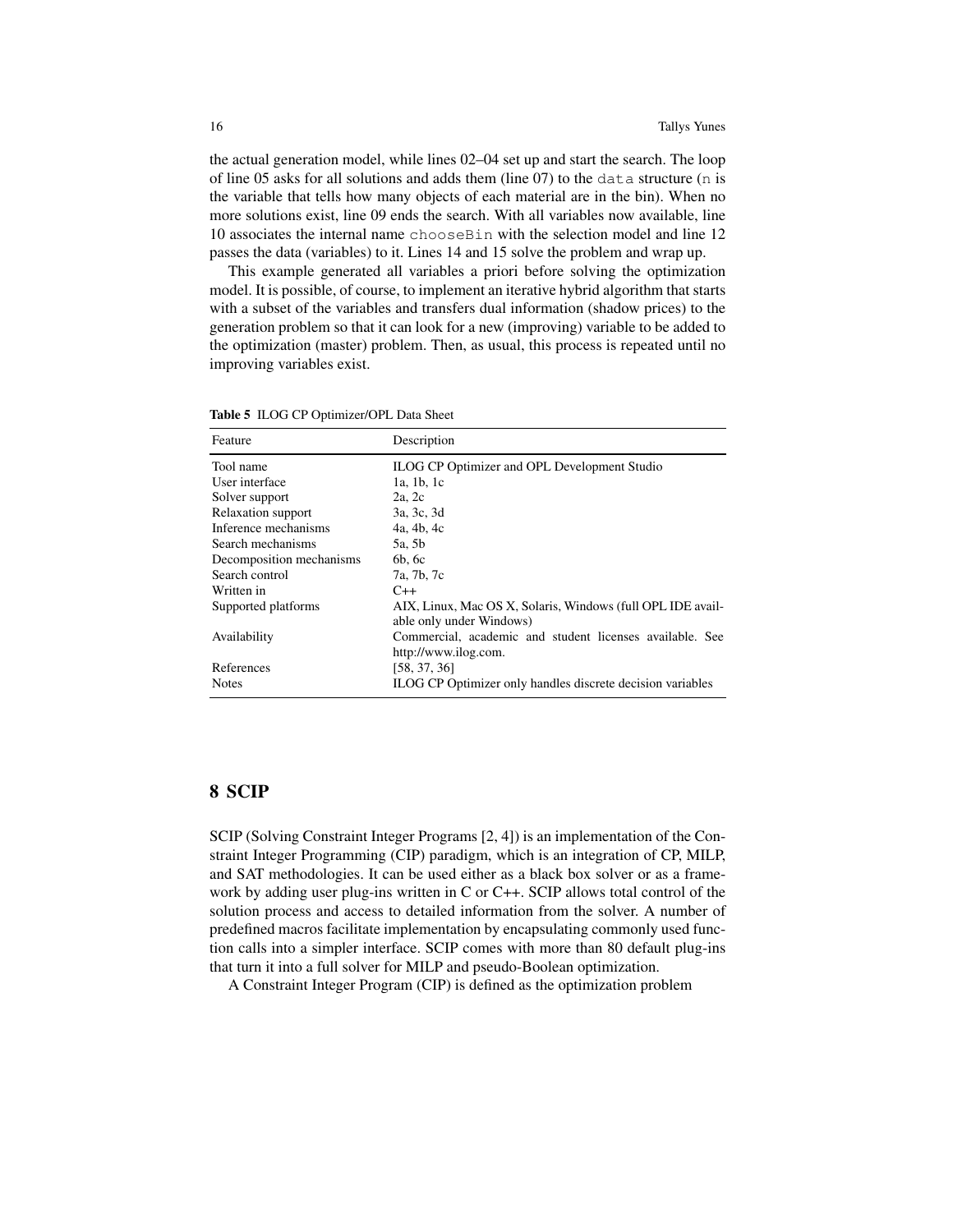$$
c^* = \min\{cx \mid \mathcal{C}(x), \, x \in \mathbb{Z}^I \times \mathbb{R}^{N \setminus I}\},\tag{4}
$$

where  $\mathcal{C} = \{C_1, \ldots, C_m\}$  is a set of constraints, and  $I \subseteq N = \{1, \ldots, n\}$ . By definition, the constraint set  $\mathscr C$  has to be such that, once the integer variables have been assigned values, the remaining problem becomes a linear program.

SCIP is a framework for branching, cutting, pricing and propagation, and its implementation is based on the idea of plug-ins, which makes it very flexible and extensible. Here is a list of the main types of SCIP plug-ins and their roles:

- Constraint handlers: These are the central objects of SCIP. Each constraint handler represents the semantics of a single class of constraints and provides algorithms to handle constraints of the corresponding type. The primary task of a constraint handler is to check a given solution for feasibility with respect to all constraints of its type existing in the problem instance. To improve the performance of the solving process, constraint handlers may provide additional algorithms and information about their constraints to the framework, such as: pre-solving methods to simplify the problem, propagation methods to tighten variable domains, linear relaxations, branching decisions and separation routines
- Domain propagators: Constraint based domain propagation is supported by the constraint handler concept of SCIP. In addition, SCIP features two dual domain reduction methods that are driven by the objective function, namely objective propagation and root reduced-cost strengthening.
- Conflict analyzers: SCIP generalizes conflict analysis to CIP and, as a special case, to MIP [1]. There are two main differences between CIP and SAT solving in the context of conflict analysis: CIP variables are not necessarily binary and the infeasibility of a subproblem in the CIP search tree is usually caused by the LP relaxation of that subproblem. Because it is NP-hard to identify a subset of the local bounds of minimal cardinality that make the LP infeasible, SCIP uses a greedy heuristic approach based on an unbounded ray of the dual LP.
- Cutting plane separators: SCIP features separators for a myriad of cuts ([10, 29, 34, 39, 41, 49, 52]) in addition to  $\{0, 1/2\}$ -cuts and multi-commodity-flow cuts. For a survey, see [64]. For cut selection, SCIP uses *efficacy* and *orthogonality* (see [11, 6]), and parallelism with respect to the objective function.
- Primal heuristics: SCIP has 23 different heuristics, which can be classified into four categories: rounding, diving, objective diving, and improvement ([15]).
- Node selectors and branching rules: SCIP implements most of the well-known branching rules, including reliability branching ([5]) and hybrid branching ([3]), and it allows the user to implement arbitrary branching schemes. Several node selection strategies are pre-defined, such as depth-first, best-first, and best-estimate ([27]). The default search strategy is a combination of these three.
- Pre-solving: SCIP implements a full set of primal and dual pre-solving reductions for MIP problems, such as removing redundant constraints, fixing variables, strengthening the LP relaxation by exploiting integrality information, improving constraint coefficients, clique extractions, etc. It also uses the concept of *restarts*, which are a well-known ingredient of modern SAT solvers.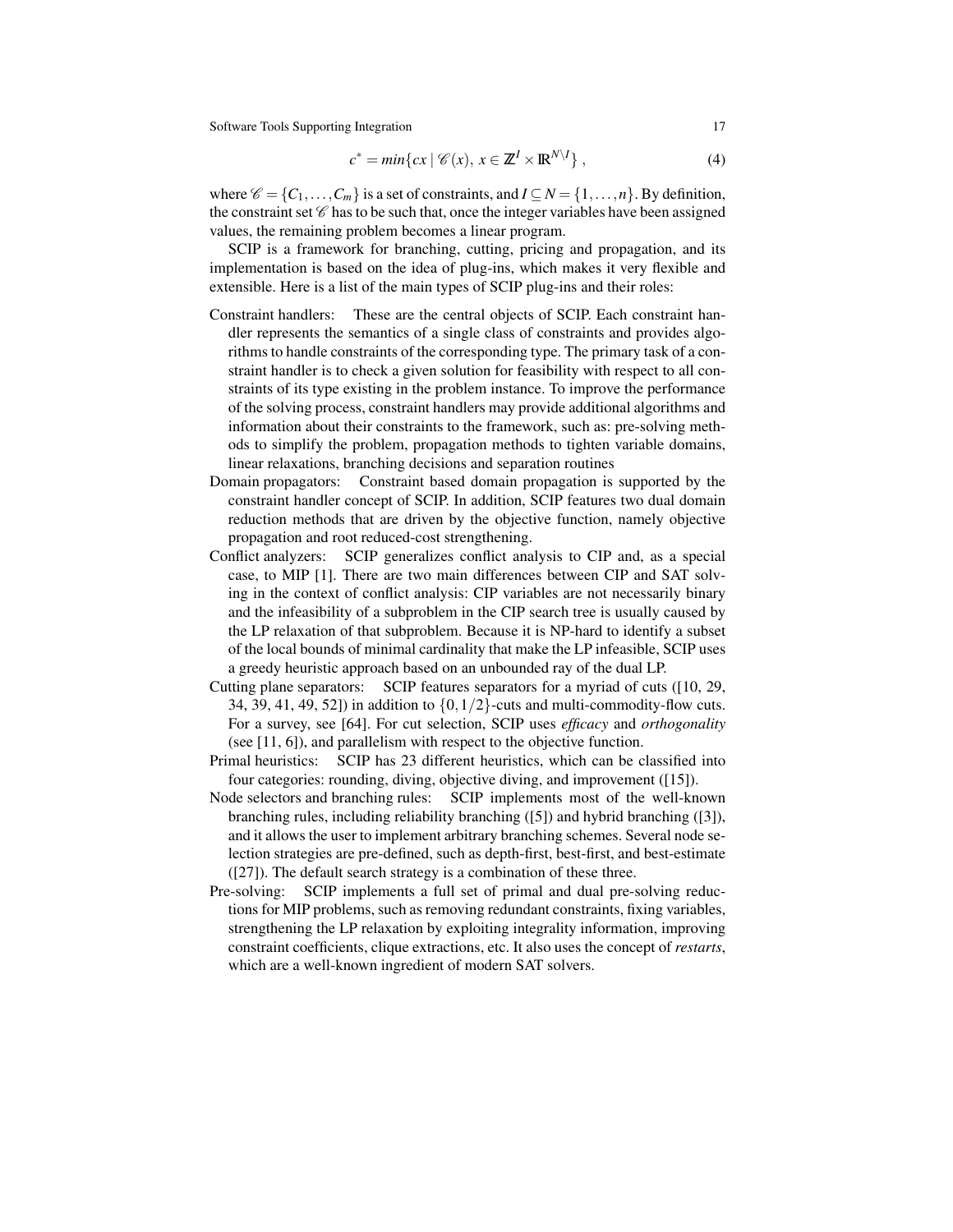Additional SCIP features include:

- Variable pricers to dynamically create problem variables
- Relaxators to provide relaxations and dual bounds in addition to the LP relaxation, e.g. semi-definite or Lagrangian, working in parallel or interleaved
- Dynamic cut pool management
- Counting of feasible solutions, visualization of the search tree, and customization of output statistics

The fundamental search strategy in SCIP is the exploration of a branch-and-bound tree. All involved algorithms operate on a single search tree, which allows for a very close interaction between different constraint handlers. SCIP manages the branching tree along with all subproblem data, automatically updates the LP relaxation, and handles all necessary transformations due to problem modifications during the presolving stage. Additionally, a cut pool, cut filtering, and a SAT-like conflict analysis mechanism are available. SCIP provides its own memory management and plenty of statistical output.

In addition to allowing the user to integrate MILP, CP and SAT techniques, SCIP can also be used as a pure MILP or as a pure CP solver. Computational results shown on the benchmark web pages of Hans Mittelmann<sup>1</sup> indicate that SCIP is one of the fastest non-commercial MILP solvers currently available.

| Feature                  | Description                                                                       |  |
|--------------------------|-----------------------------------------------------------------------------------|--|
| Tool name                | SCIP – Solving Constraint Integer Programs                                        |  |
| User interface           | 1c                                                                                |  |
| Solver support           | 2a, 2c, 2d                                                                        |  |
| Relaxation support       | 3a, 3c, 3d                                                                        |  |
| Inference mechanisms     | 4a, 4b, 4c, 4d                                                                    |  |
| Search mechanisms        | 5a, 5b, 5c                                                                        |  |
| Decomposition mechanisms | 6b.                                                                               |  |
| Search control           | 7c                                                                                |  |
| Written in               | C                                                                                 |  |
| Supported platforms      | Should compile with any ANSI C compiler                                           |  |
| Developers               | Tobias Achterberg, Timo Berthold, Stefan Heinz, Thorsten                          |  |
|                          | Koch and Kati Wolter                                                              |  |
| Availability             | SCIP is distributed under the ZIB Academic License (see                           |  |
|                          | http://zibopt.zib.de/academic.txt). Source code and binaries are                  |  |
|                          | available at http://scip.zib.de.                                                  |  |
| References               | [2, 4]                                                                            |  |
| <b>Notes</b>             | SCIP is part of the ZIB Optimization Suite. Also available on<br>the NEOS Server. |  |

Table 6 SCIP Data Sheet

SCIP uses an external LP solver to handle the LP relaxations. The current release (1.1.0) can interface with CPLEX, Xpress-MP, Mosek, SoPlex, and the COIN-OR

<sup>1</sup> http://plato.asu.edu/ftp/milpf.html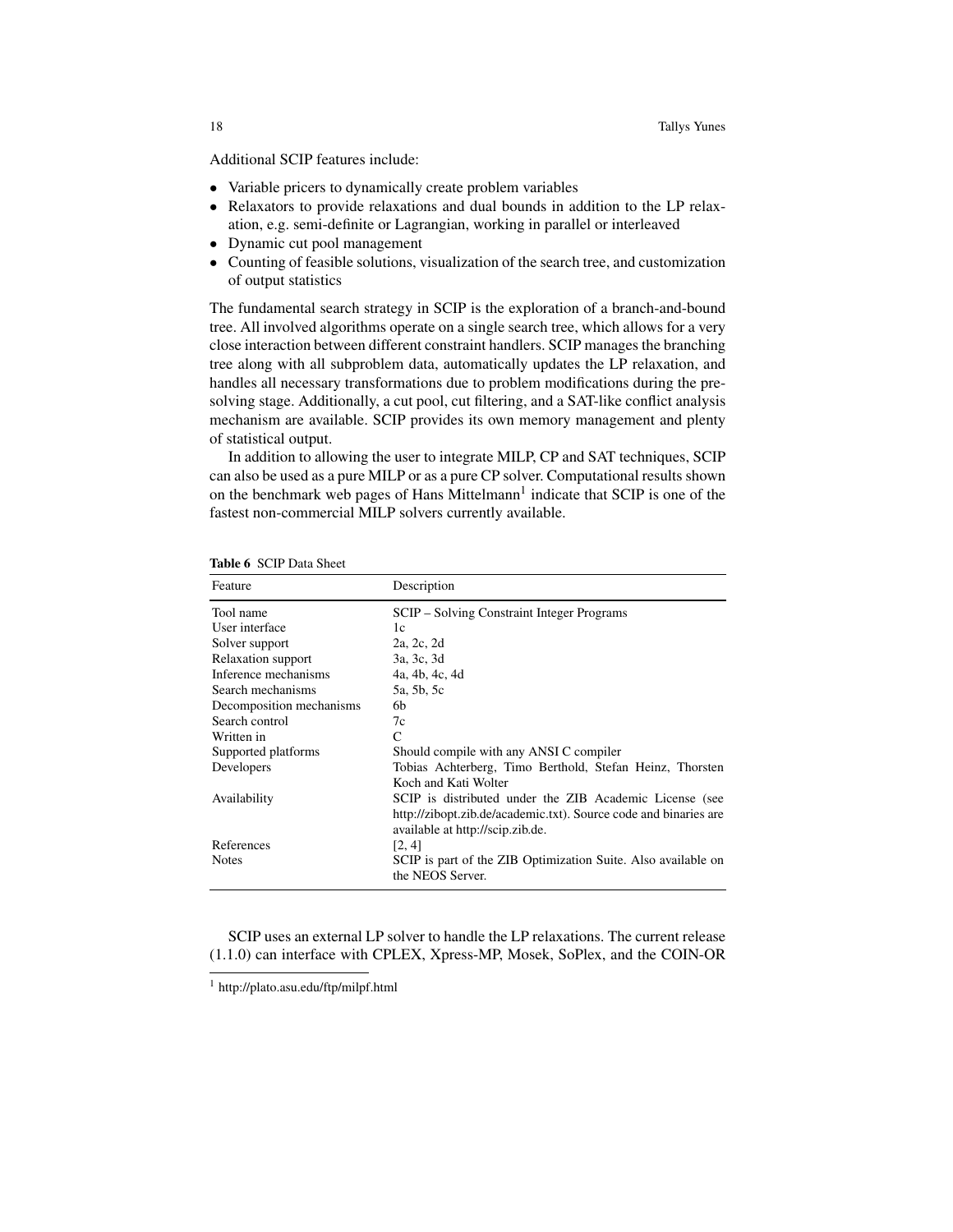LP solver CLP. The ZIB Optimization Suite (http://zibopt.zib.de) offers a complete integrated bundle of SCIP, SoPlex and ZIMPL (a MILP modeling language). Furthermore, pre-compiled binaries including SoPlex or CLP can be found on the SCIP web page.

*Coming soon to SCIP:* interface to the LP solver QSopt, support for FlatZinc [47] models; improved pseudo-boolean performance. Further down the road: exact integer programming techniques (sound solver without rounding errors); additional global CP constraints; MINLP capabilities (non-linear and non-convex constraints).

## 9 SIMPL

SIMPL ([8, 65]) is based on two principles: algorithmic unification and constraintbased control. Algorithmic unification begins with the premise that integration should occur at a fundamental and conceptual level, rather than postponed to the software design stage. Optimization methods and their hybrids are viewed, to the extent possible, as special cases of a single solution method that can be adjusted to exploit the structure of a given problem. This goal is addressed with a *searchinfer-and-relax* algorithmic framework, coupled with *constraint-based control* in the modeling language. The search-infer-and-relax scheme encompasses a wide variety of methods, including branch-and-cut (B&C) methods for integer programming, branch-and-infer methods for constraint programming, popular methods for continuous global optimization, nogood-based methods as Benders decomposition and dynamic backtracking, and even heuristic methods such as local search and greedy randomized adaptive search procedures (GRASPs) [26].

Constraint-based control allows the design of the model itself to tell the solver how to combine techniques so as to exploit problem structure. Highly-structured subsets of constraints are written as metaconstraints, which are similar to global constraints in constraint programming. Syntactically, a metaconstraint is written much as linear or global constraints are written, but it is accompanied by parameters that specify how the constraint is to be implemented during the solution process. A metaconstraint may specify how it is to be relaxed, how it will filter domains, and/or how the search procedure will branch when the constraint is violated. When such parameters are omitted, a pre-specified default behavior is used.

The relaxation, inference, and branching techniques are devised for each constraint's particular structure. For example, a metaconstraint may be associated with a tight polyhedral relaxation from the integer programming literature and/or an effective domain filter from constraint programming. Because constraints also control the search, if a branching method is explicitly indicated for a metaconstraint, the search will branch accordingly. The selection of metaconstraints to formulate the problem determines how the solver combines algorithmic ideas to solve the problem.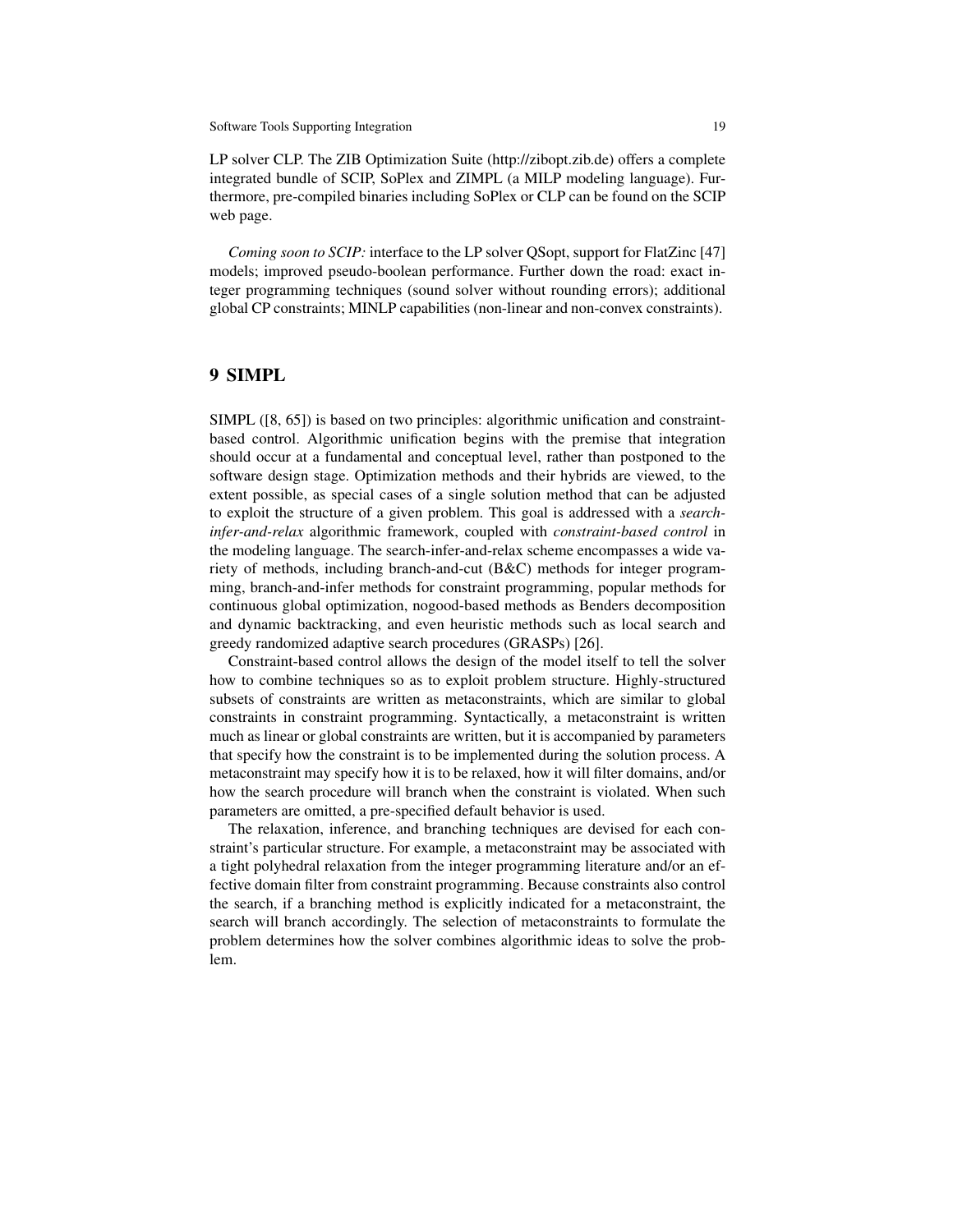To illustrate the above ideas, we consider the following integer knapsack problem with a side constraint (see Chap. 2 of [32]):

min 
$$
5x_1 + 8x_2 + 4x_3
$$
  
s.t.  $3x_1 + 5x_2 + 2x_3 \ge 30$   
alldifferent $(x_1, x_2, x_3)$   
 $x_j \in \{1, 2, 3, 4\}, \forall j$ 

A SIMPL model for the above problem is shown in Fig. 5. The model starts with a DECLARATIONS section in which constants and variables are defined. Line 07 defines the objective function. In the CONSTRAINTS section, the two constraints of the problem are represented by the (named) metaconstraints totweight and distinct, and their definitions show up in lines 10 and 13, respectively. The relaxation statements in lines 11 and 14 indicate the relaxations to which those constraints should be posted. Both constraints will be present in the LP and in the CP relaxations. Because the alldifferent constraint is not linear, submitting it to an LP relaxation means that it will be automatically transformed into a linear approximation (in this case, the convex hull formulation) of the set of its feasible solutions (see [63]). In the SEARCH section, line 16 indicates we will do branchand-bound (bb) with depth-first search (depth). The branching statement in line  $17$  says that we will branch on the first of the x variables that is not integer (branching on a variable means branching on its indomain constraint). Once all x's are integer, the most violated of the alldifferent constraints will be used for branching (distinct:most). Initially, bounds consistency maintenance in the

```
01. DECLARATIONS
02. n = 3; limit = 30;
03. cost[1..n] = [5,8,4]; weight[1..n] = [3,5,2];04. discrete range xRange = 1 to 4;
05. x[1..n] in xRange;
06. OBJECTIVE
07. min sum i of cost[i]*x[i]
08. CONSTRAINTS
09. totweight means {
10. sum i of weight[i] *x[i] > = limit<br>11. relaxation = {lp, cp} }
         relaxation = \{lp, cp\} }
12. distinct means {
13. alldifferent(x)
14. relaxation = {lp, cp} }
15. SEARCH
16. type = {bb:}17. branching = \{x: first, distinct:most\}
```
Fig. 5 SIMPL model for the hybrid knapsack problem

CP solver removes value 1 from the domain of  $x_2$  and the solution of the LP relaxation is  $x = (2\frac{2}{3}, 4, 1)$ . After branching on  $x_1 \le 2$ , bounds consistency determines that  $x_1 \geq 2$ ,  $x_2 \geq 4$  and  $x_3 \geq 2$ . At this point, the alldifferent constraint pro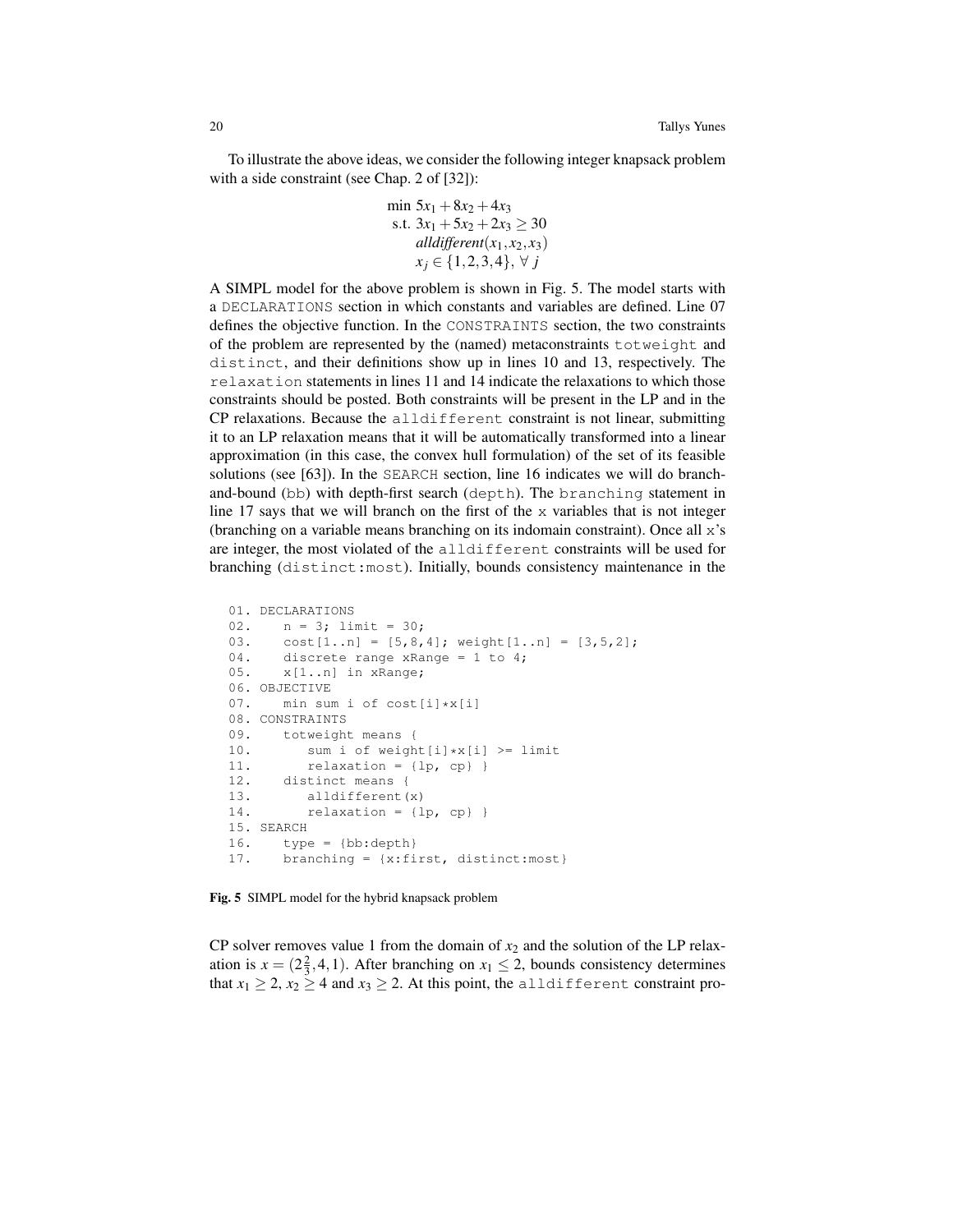duces further domain reduction, yielding the feasible solution (2,4,3). Notice that no LP relaxation had to be solved at this node. In a similar fashion, the CP solver may be able to detect infeasibility even before the linear relaxation has to be solved.

In [65], SIMPL was used to model and solve four classes of problems that had been successfully solved by custom implementations of integrated approaches, namely: production planning, product configuration, machine scheduling, and truss structure design. Computational results indicate that the high-level models implemented in SIMPL either match or surpass the performance of the original specialpurpose codes at a fraction of the implementation effort.

| Feature                  | Description                                                  |
|--------------------------|--------------------------------------------------------------|
| Tool name                | SIMPL: A Modeling Language for Integrated Problem Solving    |
| User interface           | $1b$ , $1c$                                                  |
| Solver support           | 2a, 2c                                                       |
| Relaxation support       | 3a, 3d                                                       |
| Inference mechanisms     | 4a, 4b, 4c                                                   |
| Search mechanisms        | 5a                                                           |
| Decomposition mechanisms | 6с                                                           |
| Search control           | 7a, 7c                                                       |
| Written in               | $C++$                                                        |
| Supported platforms      | Linux                                                        |
| Developers               | Ionut Aron, John Hooker and Tallys Yunes                     |
| Availability             | Free for academic use. Preliminary demo version available at |
|                          | http://moya.bus.miami.edu/~tallys/simpl.php.                 |
| References               | [8, 65]                                                      |
| <b>Notes</b>             | Looking to expand the development group.                     |

Table 7 SIMPL Data Sheet

SIMPL requires external solvers to handle the problem relaxations. The current release (0.08.22) can use CPLEX as an LP solver and ECL<sup>i</sup>PS<sup>e</sup> as a CP solver. Other solvers can be added by deriving an object class and implementing standard interface methods.

*Coming soon to SIMPL:* Interfaces to NLP solvers; additional LP and CP solvers; pre-processing; cutting plane generation. Further down the road: support for SAT solvers; local and incomplete search; branch-and-price; high-level search language; GUI and integrated development environment.

#### 10 Xpress-Mosel

The Xpress-Mosel language [22] (Mosel for short) is a modeling language that is part of the FICO Xpress suite of mathematical modeling and optimization tools<sup>2</sup>. It

<sup>2</sup> Originally developed by Dash Optimization under the name Xpress-MP.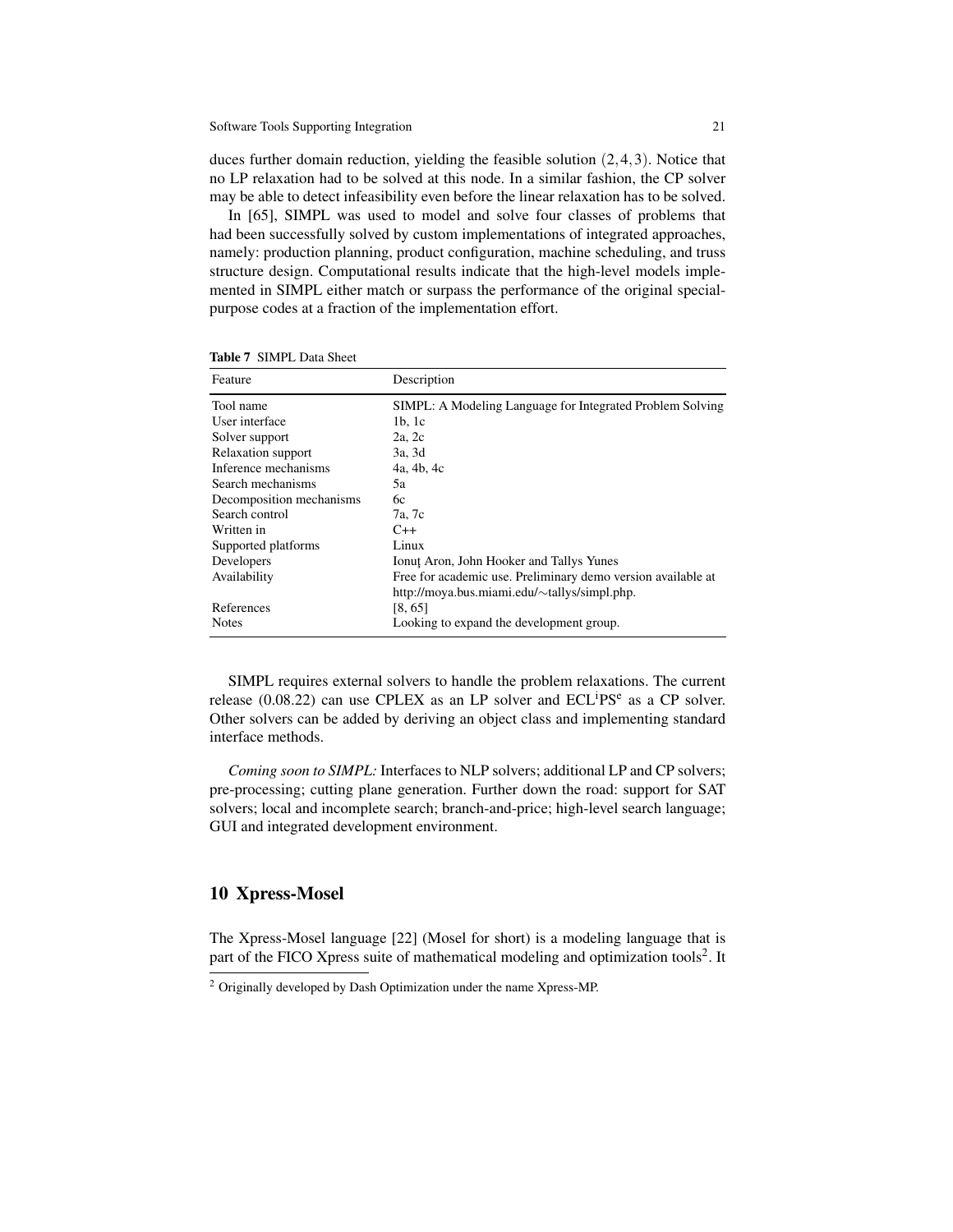allows the user to formulate the problem, solve it with a suitable solver engine, and analyze the solution, using a fully-functional programming language specifically designed for this purpose. Mosel programs can be run interactively or embedded within an application. The language is integrated within the Xpress-IVE visual development environment. In addition to the usual features available in standard modeling languages, it provides support for arbitrary ranges, index sets, sparse objects, and a debugger that supports tracing and analyzing the execution of a model.

Mosel is an open, user-extensible language. The Mosel distribution includes extension libraries (so-called *modules*), one of which provides control of the Xpress-Optimizer (module *mmxprs*), through optimization statements in the Mosel program. Other solver modules give access to formulating and solving non-linear problems (module *mmnl* handles QCQP, MIQCQP and convex NLP), the Stochastic Programming tool Xpress-SP<sup>3</sup>, and the Constraint Programming software Xpress-Kalis (module *kalis*). In Mosel, CP and MIP solving may be used *sequentially*, for instance, employing CP constraint propagation as a pre-processing routine for LP/MIP problems; or *in parallel* as would happen, for example, when CP solving is used as cut or variable generation routine during a MIP branch-and-bound search. We now provide a simplified example of the former type of integration to illustrate Mosel's modeling constructs (taken from [30, 31]). Due to space limitations we omit the data and variable declarations in our Mosel models.

Consider a project scheduling problem in which a set of tasks (TASKS) with a certain default duration (DUR( $i$ ), in weeks) have to be executed (e.g. a real estate development project). Precedence constraints exist between given pairs of tasks (ARC(i, j)) and, if the manager is willing to spend extra money (COST(i)), it is possible to reduce the duration of each task by  $s$  ave  $(i)$ , up to a certain amount (MAXW(i)) (this is sometimes referred to as *crashing*). Assume that we know the earliest project completion date without crashing (Finish) and the client is willing to pay BONUS dollars for every week the work finishes early. To maximize the manager's profit we will solve this problem in two stages: first (Fig. 6), we use the CP solver to find bounds on the start times of each task (start(i)), and then we use those bounds in an LP optimization model (Fig. 7). In Fig. 6, line 02 indicates we will use the CP module and lines 04 and 05 declare the start time and duration variables. Note that the actual duration of a task is a variable because we do not know a priori by how many weeks each task will be crashed. The calculated bounds on task start times, which are declared in line 06, will be retrieved from the CP solver in lines 12–15, and passed to the LP model through a shared memory space in lines 16–18. Lines 08 and 09 declare the variable domains. Lines 10 and 11 create and post the precedence constraints. In Fig. 7, the master model includes the optimizer module in line 02 and declares a CP model in line 04. In lines 06 and 07, the CP model from Fig. 6 is compiled, loaded and run. Line 09 retrieves from the shared memory space the bounds on task start times obtained by the CP model. We declare the variables of the optimization model in lines 11–14, and the objective function in line 15. Task number N is a virtual task introduced so that its start time represents

<sup>&</sup>lt;sup>3</sup> Recently turned into open-source and available from the Xpress website.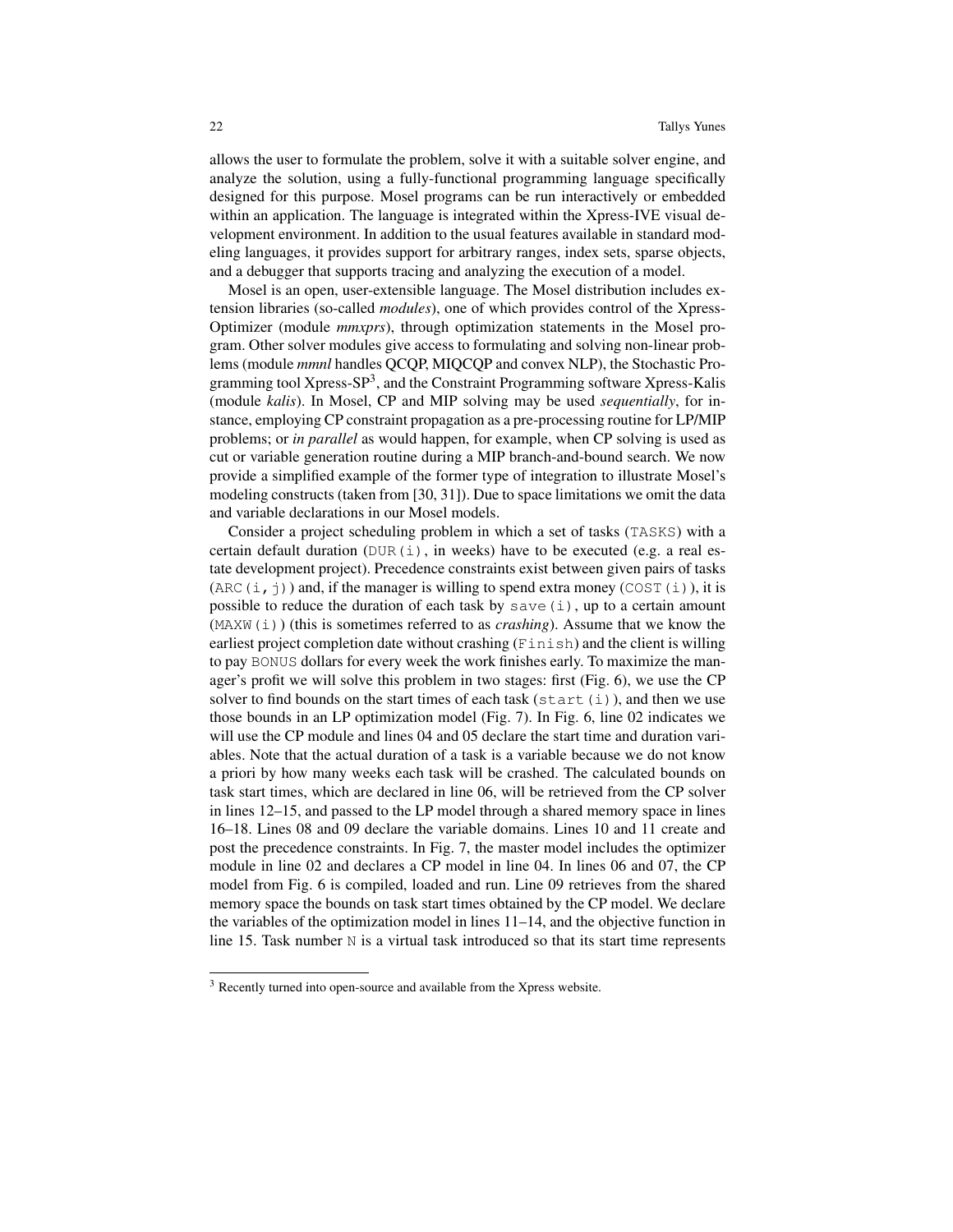```
01. model "Crashing CP"
02. uses "kalis"
03. declarations
04. start: array(TASKS) of cpvar
05. duration: array(TASKS) of cpvar
06. lbstart, ubstart: array(TASKS) of integer
07. end-declarations
08. forall(j in TASKS) setdomain(start(j),0,Finish)
09. forall(j in TASKS) setdomain(duration(j),
                                DUR(j)-MAXW(j),DUR(j))
10. forall(i,j in TASKS | exists(ARC(i,j)))
11. start(i) + duration(i) \leq start(j)
12. forall(i in TASKS) do
13. lbstart(i) := getlb(start(i))14. ubstart(i) := getub(start(i))15. end-do
16. initializations to "raw:"
17. lbstart as "shmem:lbstart" ubstart as "shmem:ubstart"
18. end-initializations
19. end-model
```
Fig. 6 Mosel CP model for project crashing. File name: crash1.mos

```
01. model "Crashing master (CP + LP)"
02. uses "mmxprs", "mmjobs"
03. declarations
04. CPmodel: Model
05. end-declarations
06. res := compile("crash1.mos"); load(CPmodel,"crash1.bim")
07. run(CPmodel); wait
08. initializations from "raw:"
09. lbstart as "shmem:lbstart" ubstart as "shmem:ubstart"
10. end-initializations
11. declarations
12. start: array(TASKS) of mpvar
13. save: array(TASKS) of mpvar
14. end-declarations
15. Profit := BONUS*save(N) - sum(i in 1..N-1) COST(i)*save(i)
16. forall(i,j in TASKS | exists(ARC(i,j)))
17. Precm(i,j) := start(i) + DUR(i) - save(i) <= start(j)
18. start(N) + save(N) = Finish
19. forall(i in 1..N-1) save(i) <= MAXW(i)
20. forall(i in 1..N-1) do
21. lbstart(i) \leq start(i); start(i) \leq ubstart(i)
22. end-do
23. maximize(Profit)
24. end-model
```
Fig. 7 Mosel LP model for project crashing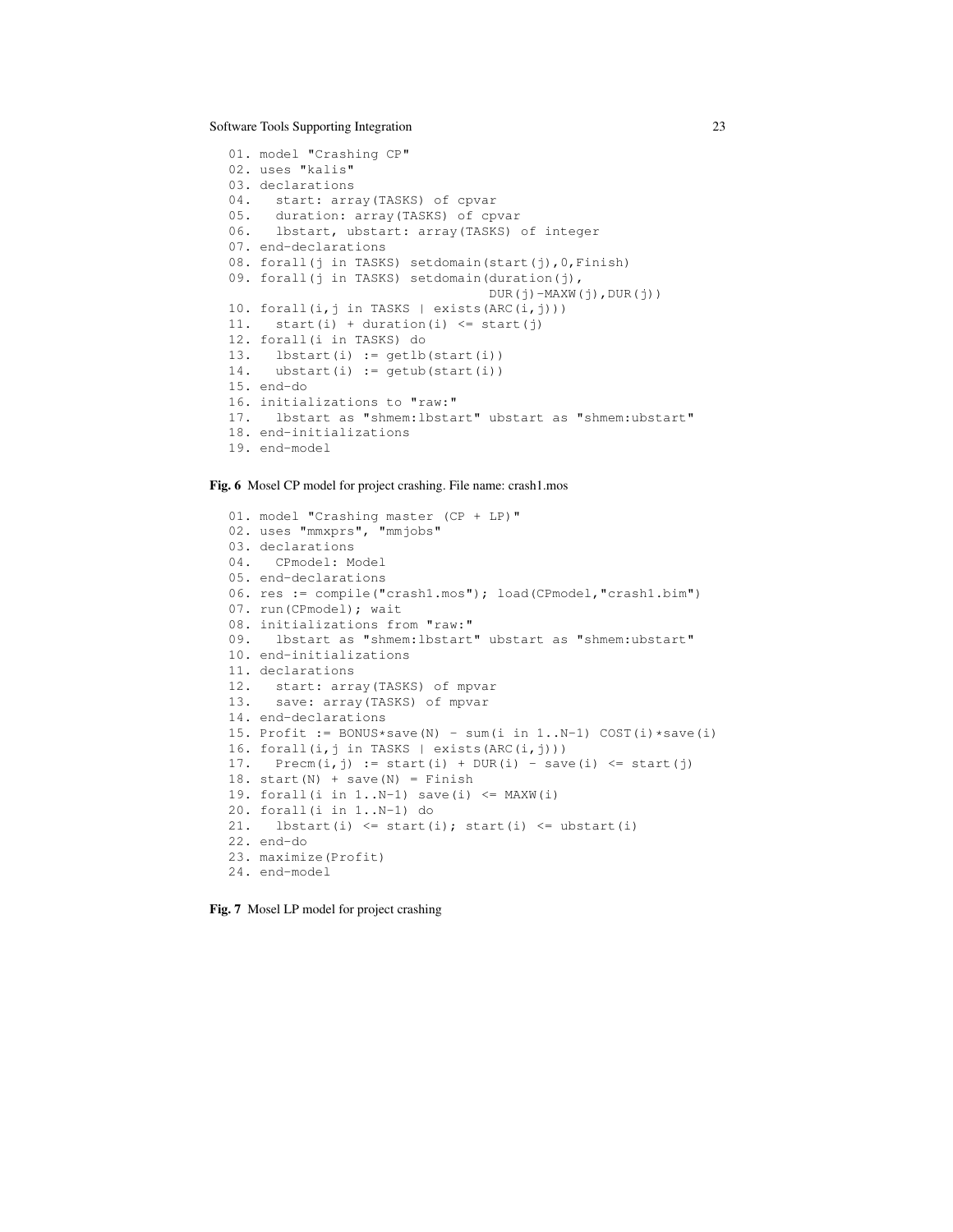the completion time of the project. Lines 17 and 18 state the precedence constraints and tie the project completion time to the known duration Finish. Line 19 limits the crash amounts, and lines 20–22 use the bounds retrieved from the CP model to tighten the domain of  $start(i)$ .

Two successful, and more intricate, implementations of hybrid algorithms using Mosel appeared in [17] and [51].

| Feature                  | Description                                                                                  |
|--------------------------|----------------------------------------------------------------------------------------------|
| Tool name                | Xpress-Mosel                                                                                 |
| User interface           | $1a$ , $1b$ , $1c$                                                                           |
| Solver support           | 2a, 2b, 2c                                                                                   |
| Relaxation support       | 3a, 3b, 3d                                                                                   |
| Inference mechanisms     | 4a, 4b, 4c                                                                                   |
| Search mechanisms        | 5a, 5b                                                                                       |
| Decomposition mechanisms | 6a, 6b, 6c                                                                                   |
| Search control           | 7a, 7b, 7c                                                                                   |
| Supported platforms      | AIX, HP-UX, Linux, Solaris, Windows (Xpress-IVE available<br>on Windows only)                |
| Main developer           | Yves Colombani                                                                               |
| Availability             | Commercial, academic and student licenses available. See<br>http://www.dashoptimization.com. |
| References               | [22, 30, 21]                                                                                 |

Table 8 Xpress-Mosel Data Sheet

*Coming soon to Xpress-Mosel:* support for multiple problems in the same model file, introducing the concept of *local scoping* i.e. variables and constraints are no longer necessarily global and instead can be defined in the context of a specific subproblem (useful in the implementation of user-defined heuristics); a new feature of Xpress-Kalis that introduces the possibility to work with automatic LP/MIP relaxations of CP constraints (linear constraints and global constraints like alldifferent, occurrence, etc.). the LP/MIP representation is generated automatically and solved by Xpress-Optimizer with numerous configuration options as to how, where and when to solve the MP problem(s).

## 11 Other Hybrid Tools

This section covers a few other software tools that include some level of support for integration.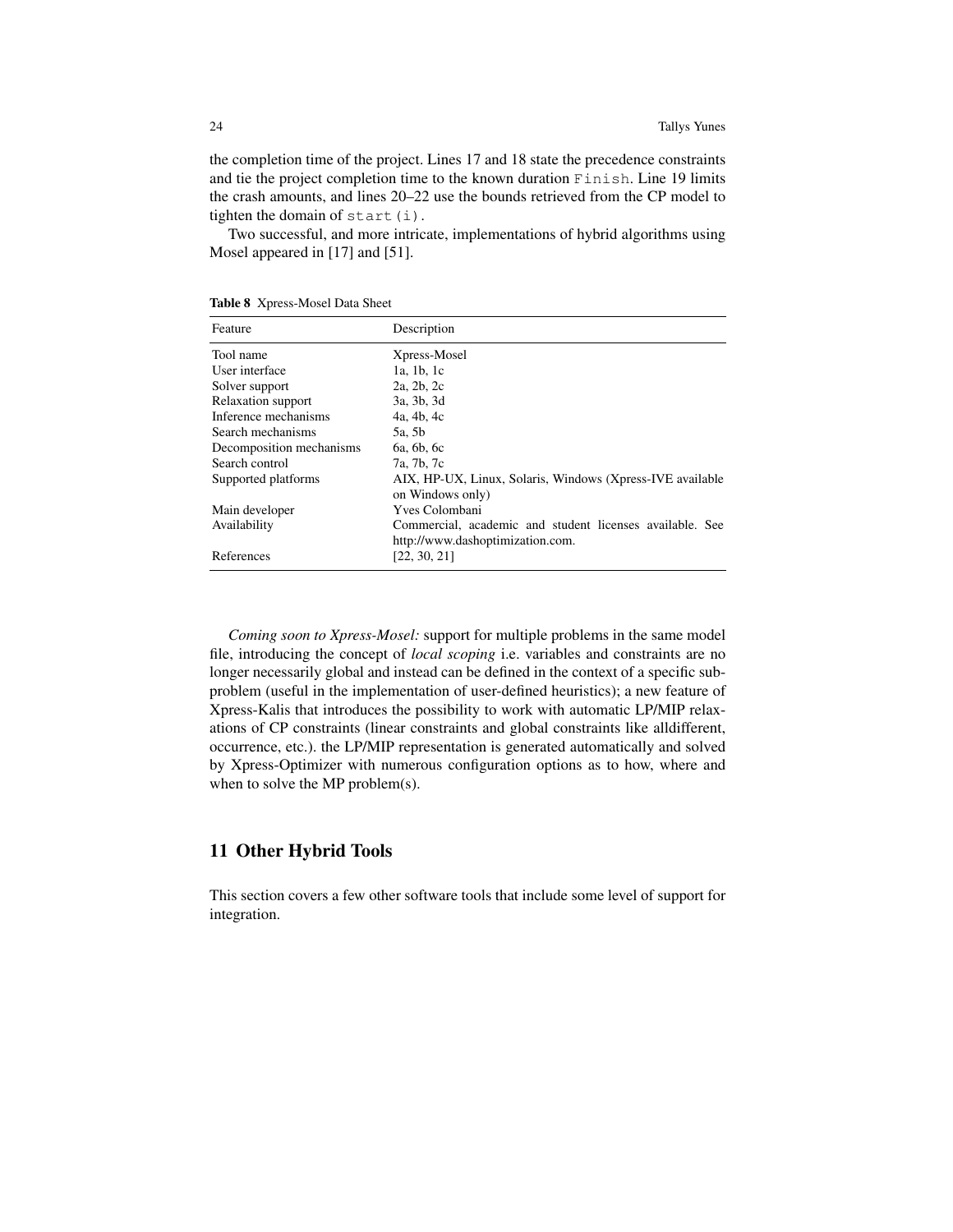## *11.1 COIN-OR*

COIN-OR (Computational Infrastructure for Operations Research) [40] is a project aimed at spurring the development of open-source software for the OR community. Its objectives include speeding the development and deployment of models, algorithms, and cutting-edge computational research, as well as providing a forum for peer review of software similar to that provided by archival journals for theoretical research. While not being a hybrid tool per se, the COIN-OR initiative can be viewed as a hybrid set of tools that could, in principle, be combined. The COIN-OR repository is composed of many different projects divided into categories such as developer tools, graph algorithms, abstract interfaces (e.g. OSI), metaheuristics, and optimization packages that can handle distinct types of problems (deterministic linear and non-linear (both continuous and discrete), deterministic semi-definite continuous, and stochastic). For further details, see http://www.coin-or.org.

## *11.2 Microsoft Solver Foundation*

Recently, the Microsoft Solver Foundation (version 1.1) has added links to a number of well known solvers through its Solver Plug-in System, namely CPLEX, Xpress-MP, Mosek and Gurobi. There is also support for CP solvers. For more details see http://www.solverfoundation.com.

## *11.3 Prolog IV*

Prolog IV [46] is an ISO-compliant replacement for the Prolog III language. It incorporates all the main features of Prolog III with some important changes. It allows programmers to express a wide variety of constraints over real and rational numbers, integers (finite domains), booleans and lists. In addition to expressing classical linear programming problems on discrete and continuous quantities, it permits, among other things, the use of mixed real/integers problems and the use of boolean operations to formalize constraint disjunctions. The algorithms include a non-optimized algorithm for lists (different from Prolog III), Gauss and Simplex algorithms for equations and linear inequalities over rationals, and an interval method for approximate solving of non-linear constraints over reals. The compiler is integrated into a complete graphic programming environment featuring tools such as a project editor, a multi-window text editor, grapher, debugger, and on-line help.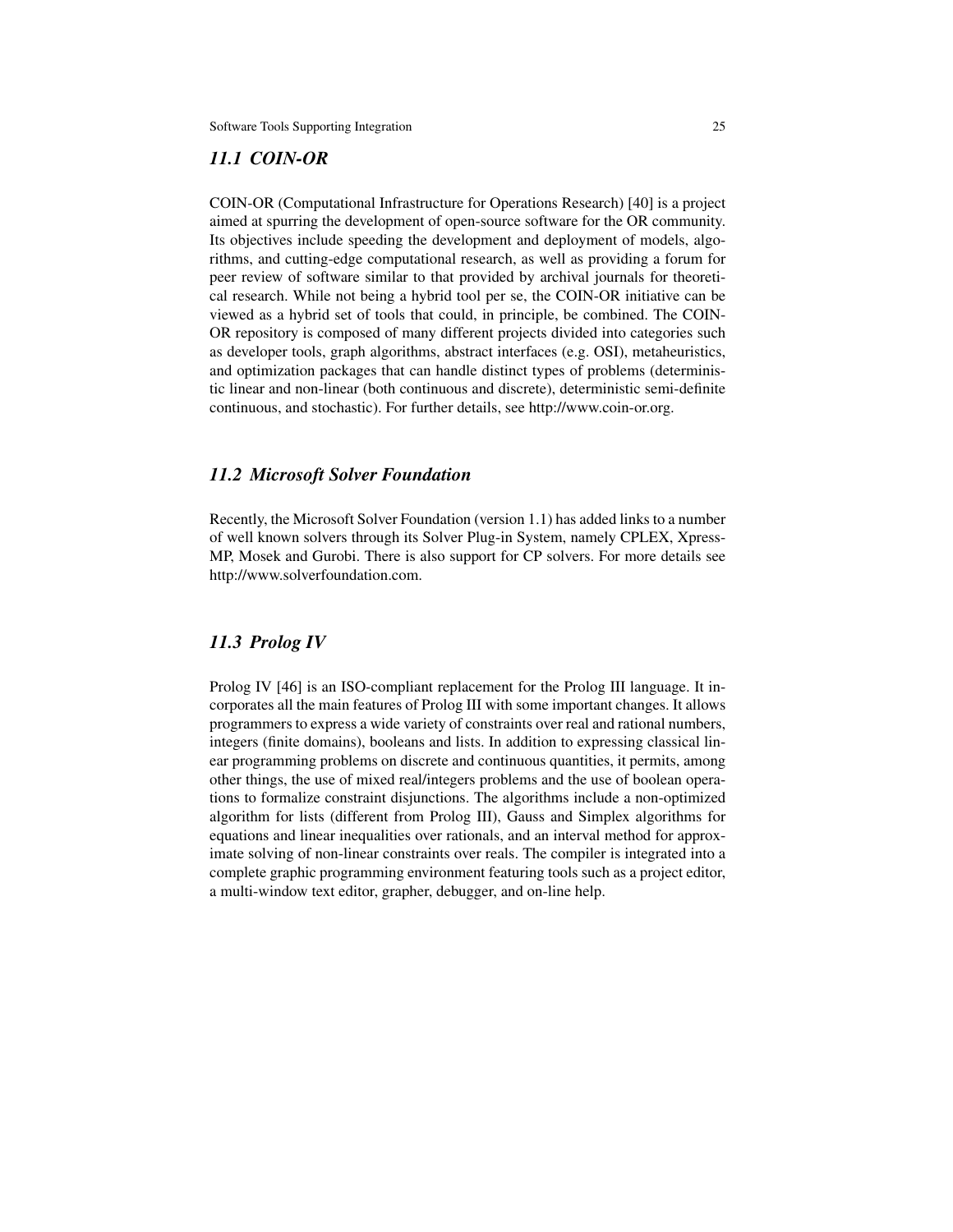## *11.4 SALSA*

SALSA [38] is a language dedicated to specifying local, global and hybrid search algorithms. It provides the user with the ability to specify the way the global search tree is explored. SALSA attempts to make the creation of hybrid algorithms a less tedious and less error-prone task by providing a high-level language that offers the ability to perform non-monotonic operations and hypothetical reasoning. It proposes to consider logic and control separately and, because it is not a standalone language, it works in cooperation with a host programming language. SALSA allows the programmer to specify the choice mechanisms that are responsible for generating the moves of a search algorithm in an elegant manner, and it offers primitives for composing the transitions from one state to the next. In global search, goals and constraints describe properties of final states, while in local search, invariants and neighborhoods describe properties of all states. However, because the basic branching mechanism of global search and local search algorithms are very much alike, a language expressing neighborhoods and choices in the same formalism would be able to express hybrid combinations. This is what SALSA does.

## *11.5 ToOLS*

The purpose of ToOLS [23] (Templates of On-Line Search) is twofold: to help a constraint programmer to build complex customized search algorithms, and to offer ready-made search components for engineers, improving algorithm reuse and capitalization. ToOLS is part of a finite-domain constraint solver library called Eclair, developed in the high-level language Claire [18]. ToOLS divides the description of a search algorithm into three parts (or components): a complete search tree defined by a refinement-based search scheme, a set of conditions restricting the exploration of the tree, and a combination of several partial explorations. Each component can also be reused separately. A search algorithm is a Claire object created by a functional composition of constructors called ToOLS *primitives*. A special function (solve, solveAll or minimize) specifies the goal of the search (satisfaction or optimization) and is applied to a single algorithm object. ToOLS has been successfully used to implement large neighborhood search methods applied to satellite observation scheduling and military applications.

## 12 Conclusion

The availability of software tools for integrated optimization has dramatically increased since the first CP-AI-OR workshop held in 1999. Today, it is possible to exploit the power of hybrid algorithms without having to spend several days (or even months) writing and debugging computer code. Both academia and industry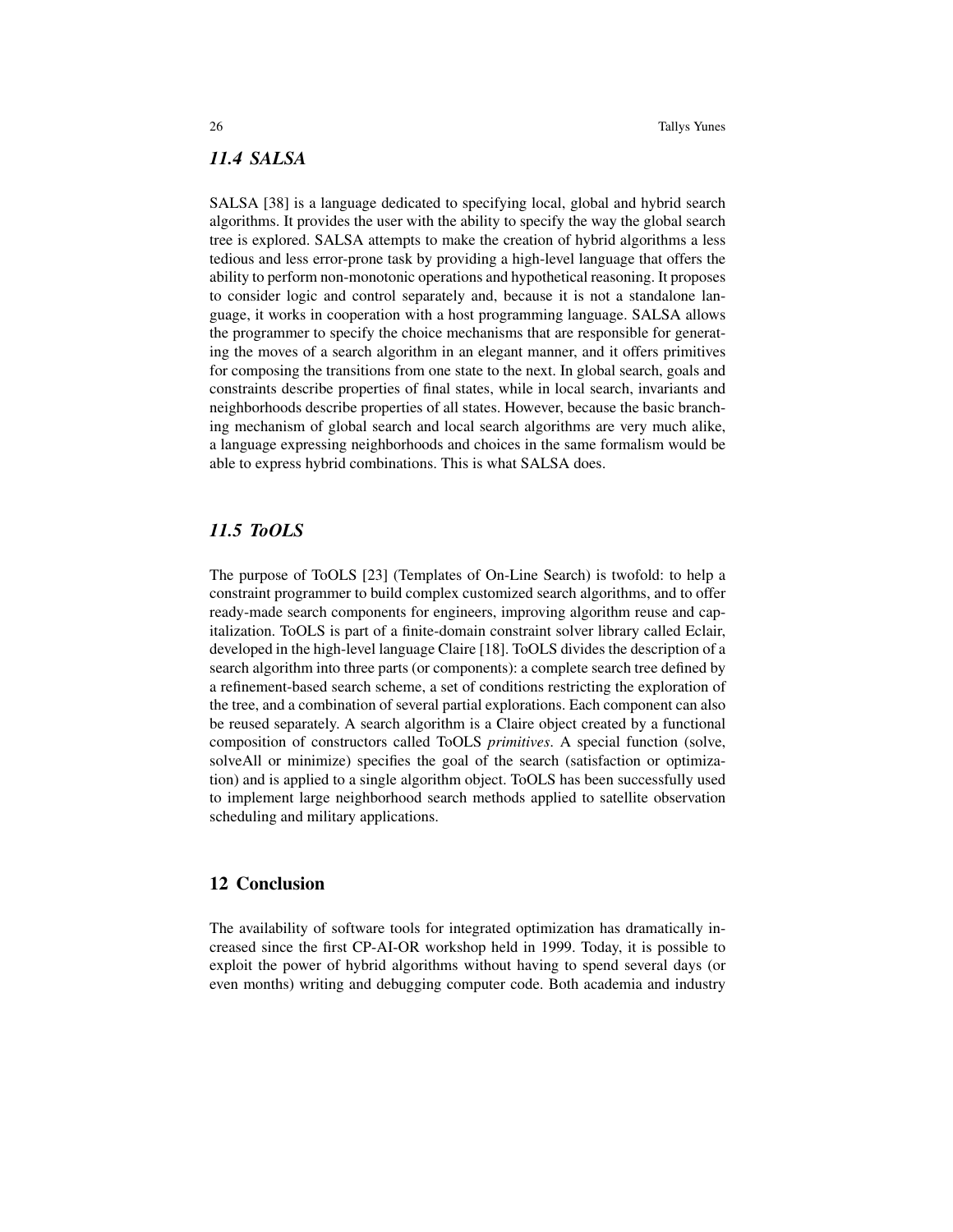recognize the need for better optimization software that facilitates the integration of solution techniques, and this chapter provides a brief overview of some existing software packages.

Despite the tremendous progress over the past ten years, there is still much room for improvement. In [60], Wallace, Caseau and Puget mention that "to make an impact, our technology must be made useable so that (i) highly qualified experts can develop solutions very quickly", and "(ii) less expert users can also exploit the technology successfully." This greater *accessibility* was one of the fundamental forces behind the increased adoption and dissemination of traditional OR techniques. Moreover, the authors also make a case for the need to "make the user's task more manageable". We could, for instance, "identify general problem features that correlate with suitable algorithms. Define simple rules about when to use one problem solving method and when to use another one. Categorise which forms of hybridisation work best for which kinds of problems and algorithms". This means that our software tools could greatly benefit from a database of *meta models* (see [19]). Over the years, the OR and CP communities have gathered a wealth of knowledge about what works and what does not work; what kinds of mathematical formulas are more suitable representations of certain real-life phenomena; what kinds of symmetries typically arise in a given class of problems or from a given choice of variables; which cutting planes are effective for a given class of optimization problem; etc. All of this knowledge resides in the minds of our best modelers when it should be residing in the software itself. The next generation of modeling tools needs to extract more information from the user. The creation of a new model should start with an electronic questionnaire that will collect information about the nature and structure of the problem. It could, for instance, present a tree hierarchy to the user and allow him/her to click on the nodes that have a relationship to that particular problem, as depicted in Fig. 8. To input a problem that combines location,



Fig. 8 Hypothetical hierarchy of models. Users click on the nodes that are relevant to their problem.

routing and scheduling aspects, the user simply clicks on more than one node. Similar hierarchies can be used to gather information about the problem domain (e.g.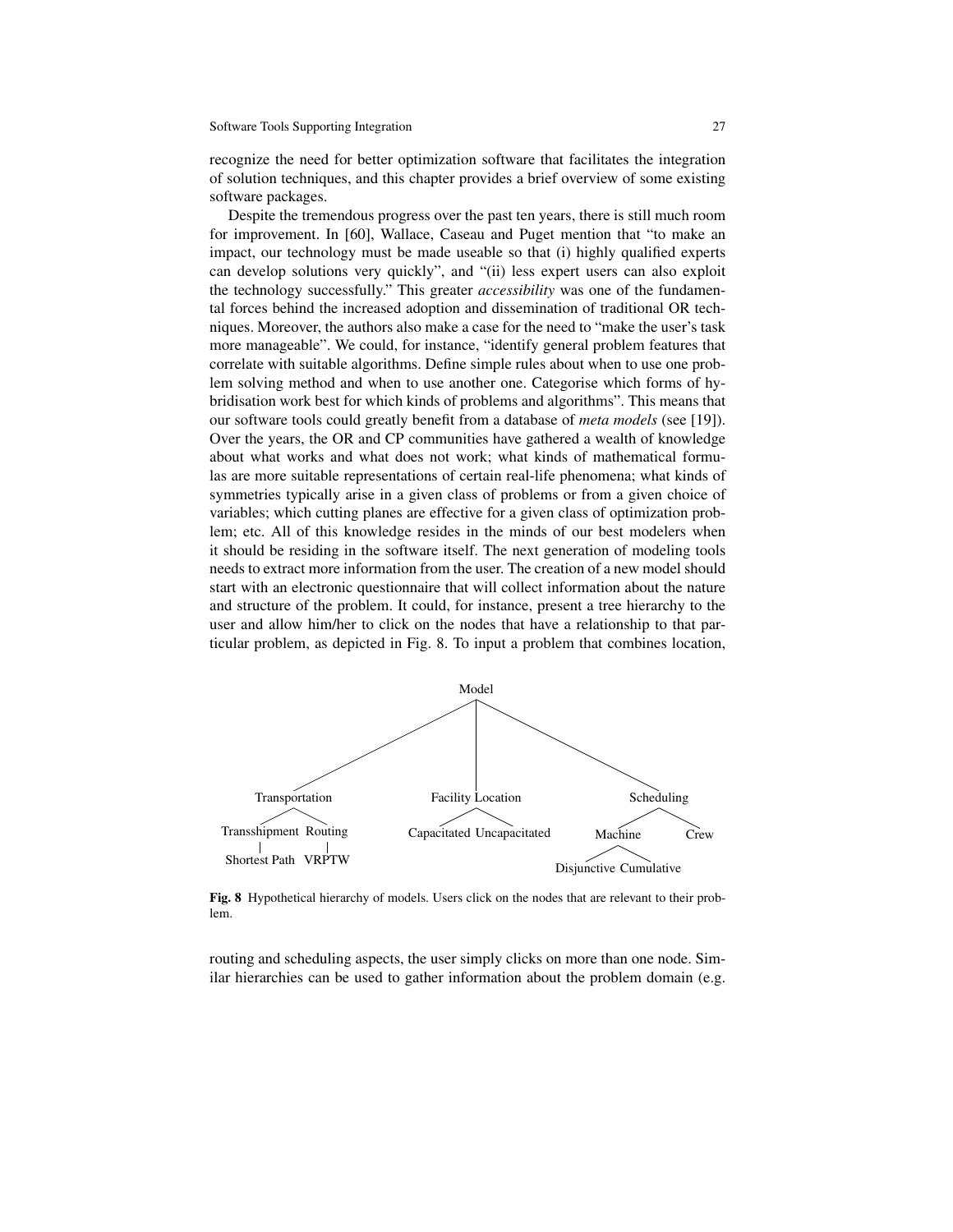manufacturing, finance, marketing), as well as the nature of the objective function and constraints (e.g. does it include uncertainty/randomness?). In possession of this extra knowledge, the modeling tool will be in a better position to choose its own default parameters, to suggest modeling constructs (constraints, cuts, relaxations, decompositions), and even to flag potentially ineffective choices made by the users as they input the model.

In [33], Hooker argues that "we should take full advantage of the graphical user interface to empower modelers. A metaconstraint should be invoked by opening a window on the computer screen, not by typing a statement. The window should present various options for refining the constraint and importing data. The model as a whole should be depicted graphically, with an opportunity to click on modules for a more detailed look." Once again, it all boils down to accessibility. By making our models easier to build, and therefore easier to understand, we can reach out to a larger audience. Software packages that implement some of these ideas include Visual CHIP [9], CHIP Factory [53], and the computer simulation software Arena [35]. Visualization also plays an important role in solution analysis and model tuning. The visualization capabilities of tools like CHIP and Comet represent an important step in that direction. When combined with the kind of meta-modeling information discussed above, such a graphical modeling environment would be able to pre-populate its window with some of the necessary modules. All of this automatic behavior, of course, must be available while also staying out of the way of the expert user.

The development and growth of hybrid modeling tools has created exciting new challenges and numerous research directions. The general trend seems to be one of *unification* rather than separation. Over the next ten years, our tools will be able to do more, while asking for less of our guidance. It is unlikely that the software expertise will ever substitute the human expertise, but significant improvements over the current state-of-the-art are definitely possible. By being aware of these strengths and weaknesses, we have taken an important step toward a new generation of software tools for integrated optimization.

#### Acknowledgments

The author would like to thank Timo Berthold, Stefan Heinz, Susanne Heipcke, Katya Krasilnikova, Michela Milano, Philippe Refalo, Nick Sahinidis, Kish Shen, Helmut Simonis, Peter Stuckey, Pascal Van Hentenryck, and Mark Wallace for answering technical questions, and for providing feedback on the presentation of the material and on the accuracy of the information about each software tool.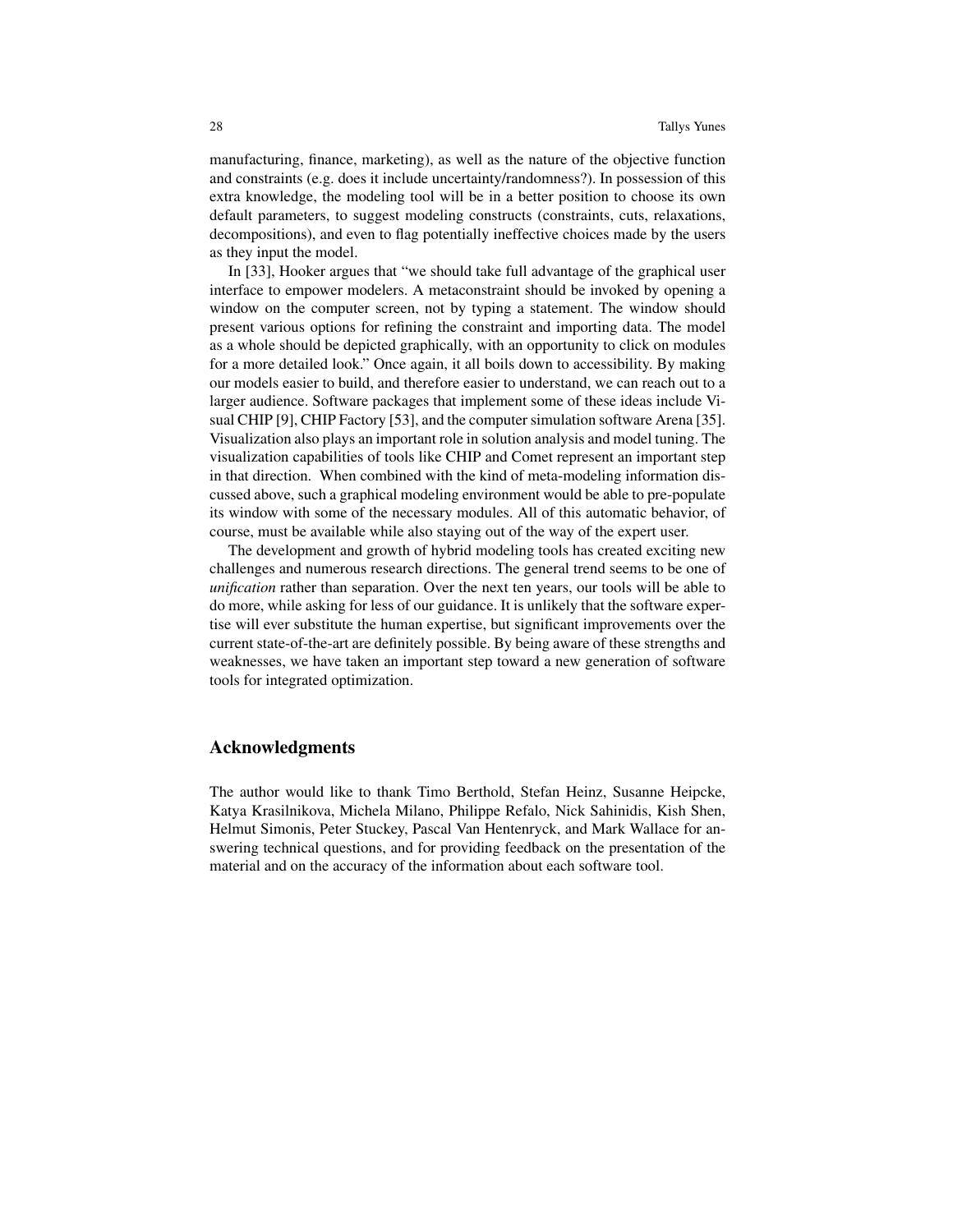#### References

- 1. Achterberg, T.: Conflict analysis in mixed integer programming. Discrete Optimization 4(1), 4–20 (2007). Special issue: Mixed Integer Programming
- 2. Achterberg, T.: SCIP: Solving constraint integer programs. Mathematical Programming Computation 1 (2008)
- 3. Achterberg, T., Berthold, T.: Hybrid branching. In: W.J. van Hoeve, J. Hooker (eds.) Integration of AI and OR Techniques in Constraint Programming for Combinatorial Optimization Problems, 6th International Conference, CPAIOR 2009, *Lecture Notes in Computer Science*, vol. 5547, pp. 309–311. Springer (2009)
- 4. Achterberg, T., Berthold, T., Koch, T., Wolter, K.: Constraint integer programming: a new approach to integrate CP and MIP. In: L. Perron, M. Trick (eds.) Proceedings of the Conference on Integration of AI and OR Techniques in Constraint Programming for Combinatorial Optimization Problems (CP-AI-OR), *Lecture Notes in Computer Science*, vol. 5015, pp. 6–20. Springer-Verlag (2008)
- 5. Achterberg, T., Koch, T., Martin, A.: Branching rules revisited. Operations Research Letters 33, 42–54 (2005)
- 6. Andreello, G., Caprara, A., Fischetti, M.: Embedding cuts in a branch and cut framework: a computational study with  $\{0,1/2\}$ -cuts. INFORMS Journal on Computing 19(2), 229-238 (2007)
- 7. Apt, K.R., Wallace, M.: Constraint Logic Programming Using ECL<sup>i</sup>PS<sup>e</sup>. Cambridge University Press (2007)
- 8. Aron, I.D., Hooker, J.N., Yunes, T.H.: SIMPL: A system for integrating optimization techniques. In: J. Rgin, M. Rueher (eds.) Proceedings of the Conference on Integration of AI and OR Techniques in Constraint Programming for Combinatorial Optimization Problems (CP-AI-OR), *Lecture Notes in Computer Science*, vol. 3011, pp. 21–36. Springer-Verlag (2004)
- 9. Baader, F., Comon, H., Smolka, G.: Visual CHIP: A visual language for defining constraint programs. In: Annual Workshop of the ESPRIT Working Group "Constructions of Computational Logic II" (CCL). Dagstuhl (1997)
- 10. Balas, E.: Facets of the knapsack polytope. Mathematical Programming 8, 146–164 (1975)
- 11. Balas, E., Ceria, S., Cornuejols, G.: Mixed 0-1 programming by lift-and-project in a branch- ´ and-cut framework. Management Science 42, 1229–1246 (1996)
- 12. Barnhart, C., Johnson, E.L., Nemhauser, G.L., Savelsbergh, M.W.P., Vance, P.H.: Branchand-price: Column generation for solving huge integer programs. Operations Research 46, 316–329 (1998)
- 13. Becket, R., Brand, S., Brown, M., Duck, G.J., Feydy, T., Fischer, J., Huang, J., Marriott, K., Nethercote, N., Puchinger, J., Rafeh, R., Stuckey, P.J., Wallace, M.G.: The many roads leading to Rome: Solving Zinc models by various solvers. In: Proceedings of the 7th International Workshop on Constraint Modeling and Reformulation (ModRef) (2008)
- 14. Benders, J.F.: Partitioning procedures for solving mixed-variables programming problems. Numerische Mathematik 4, 238–252 (1962)
- 15. Berthold, T.: Primal heuristics for mixed integer programs. Master's thesis, Technische Universität Berlin (2006)
- 16. Bocca, J.: Megalog a platform for developing knowledge base management systems. In: Proceedings of the Second International Symposium on Database Systems for Advanced Applications (DASFAA). Tokyo, Japan (1991)
- 17. Bockmayr, A., Pisaruk, N.: Detecting infeasibility and generating cuts for MIP using CP. In: Fifth International Workshop on Integration of AI and OR Techniques in Constraint Programming for Combinatorial Optimization Problems (CP-AI-OR), pp. 24–34. Montreal, Canada ´ (2003)
- 18. Caseau, Y., Josset, F.X., Laburthe, F.: CLAIRE: combining sets, search and rules to better express algorithms. In: Proceedings of the International Conference on Logic programming (ICLP), pp. 245–259 (1999)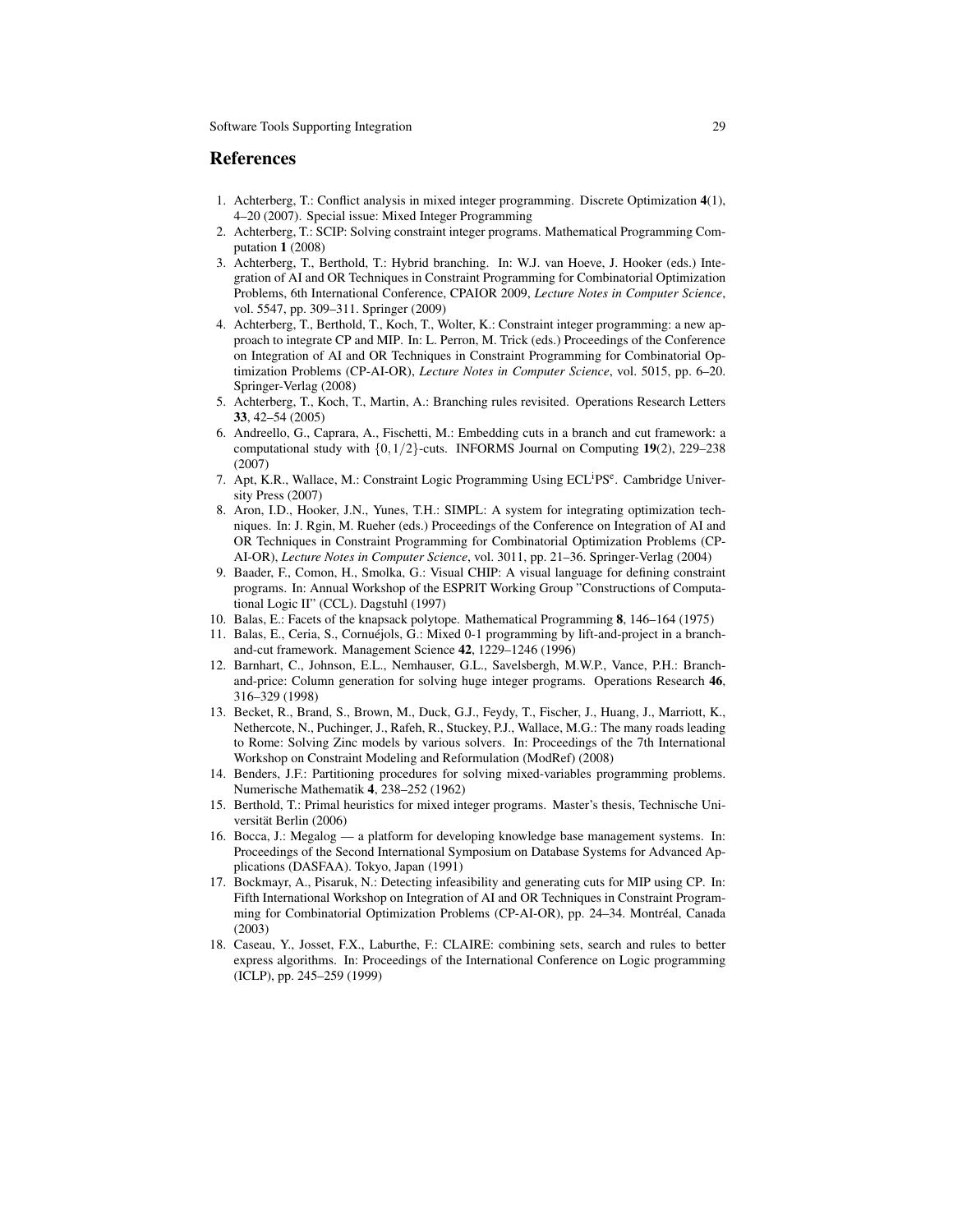- 19. Caseau, Y., Silverstein, G., Laburthe, F.: Learning hybrid algorthms for vehicle routing problems. Theory and Practice of Logic Programming 1(6), 779–806 (2001)
- 20. Clocksin, W.F., Mellish, C.S.: Programming in Prolog. Springer Verlag (1981)
- 21. Colombani, Y., Daniel, B., Heipcke, S.: Mosel: a Modular Environment for Modeling and Solving Problems. In: J. Kallrath (ed.) Modeling Languages in Mathematical Optimization, pp. 211–238. Kluwer Academic Publishers, Boston (2004)
- 22. Colombani, Y., Heipcke, S.: Mosel: An extensible environment for modeling and programming solutions. In: Proceedings of the International Workshop on Integration of AI and OR techniques in Constraint Programming for Combinatorial Optimization Problems (CP-AI-OR) (2002)
- 23. de Givry, S., Jeannin, L.: ToOLS: a library for partial and hybrid search methods. In: Fifth International Workshop on Integration of AI and OR Techniques in Constraint Programming for Combinatorial Optimization Problems (CP-AI-OR), pp. 124–138. Montreal, Canada (2003) ´
- 24. Dincbas, M., Van Hentenryck, P., Simonis, M., Aggoun, A., Graf, T., Berthier, F.: The constraint logic programming language CHIP. In: Proceedings of the International Conference of Fifth Generation Computer Systems, pp. 693–702 (1988)
- 25. Duck, G.J., Stuckey, P.J., Brand, S.: ACD term rewriting. In: S. Etalle, M. Truszczynski (eds.) Proceedings of the 22nd International Conference on Logic Programming (ICLP), *Lecture Notes in Computer Science*, vol. 4079, pp. 117–131. Springer-Verlag (2006)
- 26. Feo, T., Resende, M.: Greedy randomized adaptive search procedures. Journal of Global Optimization 6, 109–133 (1995)
- 27. Forrest, J.J., Hirst, J.P.H., Tomlin, J.A.: Practical solution of large scale mixed integer programming problems with UMPIRE. Management Science 20(5), 736–773 (1974)
- 28. Garcia de la Banda, M., Marriott, K., Rafeh, R., Wallace, M.: The modelling language Zinc. In: F. Benhamou (ed.) Proceedings of the 12th International Conference on Principles and Practice of Constraint Programming (CP), *Lecture Notes in Computer Science*, vol. 4204, pp. 700–705. Springer-Verlag (2006)
- 29. Gomory, R.E.: Solving linear programming problems in integers. In: R. Bellman, J.M. Hall (eds.) Symposia in Applied Mathematics X, Combinatorial Analysis, pp. 211–215. American Mathematical Society (1960)
- 30. Guéret, C., Heipcke, S., Prins, C., Sevaux, M.: Applications of Optimization with Xpress-MP. Dash Optimization, Blisworth, UK (2002). URL http://www.dashoptimization.com/applications\_book.html
- 31. Heipcke, S.: Hybrid MIP/CP solving with Xpress-Optimizer and Xpress-Kalis. Xpress Whitepaper, FICO (2005). URL http://www.dashoptimization.com
- 32. Hooker, J.N.: Logic-Based Methods for Optimization: Combining Optimization and Constraint Satisfaction. Wiley-Interscience Series in Discrete Mathematics and Optimization (2000)
- 33. Hooker, J.N.: Good and bad futures for constraint programming (and operations research). Constraint Programming Letters 1, 21–32 (2007). Special Issue on the Next 10 Years of Constraint Programming
- 34. Johnson, E.L., Padberg, M.W.: Degree-two inequalities, clique facets and biperfect graphs. Annals of Discrete Mathematics 16, 169–187 (1982)
- 35. Kelton, W.D., Sadowski, R.P., Sturrock, D.T.: Simulation with Arena, 4th edn. McGraw Hill (2007)
- 36. Laborie, P.: IBM ILOG CP Optimizer for detailed scheduling illustrated on three problems. In: J.N. Hooker, W.J. van Hoeve (eds.) Proceedings of the Conference on Integration of AI and OR Techniques in Constraint Programming for Combinatorial Optimization Problems (CP-AI-OR), Lecture Notes in Computer Science. Springer-Verlag (2009). To appear.
- 37. Laborie, P., Rogerie, J., Shaw, P., Vilím, P., Wagner, F.: ILOG CP Optimizer: detailed scheduling model and OPL formulation. Tech. Rep. 08-002, ILOG (2008). Available at http://www2.ilog.com/techreports/
- 38. Laburthe, F., Caseau, Y.: SALSA: a language for search algorithms. Constraints 7(3-4), 255– 288 (2002)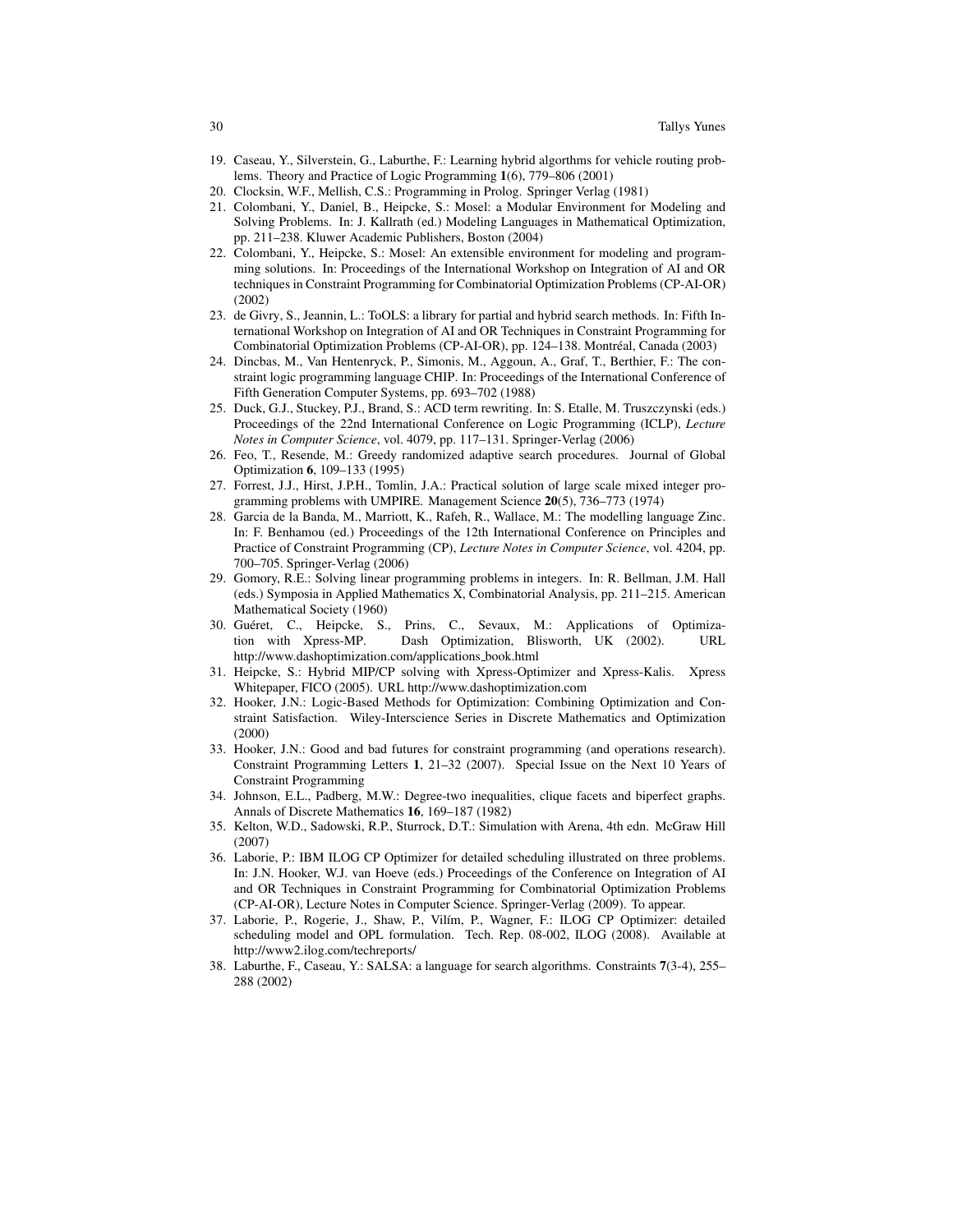- 39. Lechford, A.N., Lodi, A.: Strengthening Chvatal-Gomory cuts and Gomory fractional cuts. ´ Operations Research Letters 30(2), 74–82 (2002)
- 40. Lougee-Heimer, R.: The Common Optimization INterface for Operations Research. IBM Journal of Research and Development 47(1), 57–66 (2003)
- 41. Marchand, H.: A polyhedral study of the mixed knapsack set and its use to solve mixed integer programs. Ph.D. thesis, Faculté des Sciences Appliquées, Université Catholique de Louvain (1998)
- 42. McCormick, G.P.: Computability of global solutions to factorable nonconvex programs: Part I - convex underestimating problems. Mathematical Programming 10, 147–175 (1976)
- 43. McCormick, G.P.: Nonlinear Programming: Theory, Algorithms and Applications. Wiley-Interscience, New York (1983)
- 44. Meier, M., Kay, P., Van Rossum, E., Grant, H.: SEPIA programming environment. In: Proceedings of the Workshop on PROLOG Programming Environments NACLP'89, pp. 82–86 (1989)
- 45. Minton, S., Johnson, M.D., Philips, A.B.: Solving large-scale constraint satisfaction and scheduling problems using a heuristic repair method. In: Proceedings of the Eigth National Conference on Artificial Intelligence (AAAI-90), pp. 17–24. Boston (1990)
- 46. Narboni, G.: From prolog III to prolog IV: The logic of constraint programming revisited. Constraints 4(4), 313–335 (1999)
- 47. Nethercote, N., Stuckey, P.J., Becket, R., Brand, S., Duck, G.J., Tack, G.: MiniZinc: Towards a standard CP modelling language. In: C. Bessière (ed.) Proceedings of the 13th International Conference on Principles and Practice of Constraint Programming (CP), *Lecture Notes in Computer Science*, vol. 4741, pp. 529–543. Springer-Verlag (2007)
- 48. Ohrimenko, O., Stuckey, P.J., Codish, M.: Propagation = lazy clause generation. In: C. Bessiere (ed.) Proceedings of the 13th International Conference on Principles and Practice ` of Constraint Programming (CP), *Lecture Notes in Computer Science*, vol. 4741, pp. 544–558. Springer-Verlag (2007)
- 49. Padberg, M.W., van Roy, T.J., Wolsey, L.A.: Valid inequalities for fixed charge problems. Operations Research 33(4), 842–861 (1985)
- 50. Puchinger, J., Stuckey, P.J., Wallace, M., Brand, S.: From high-level model to branch-and-price solution in G12. In: L. Perron, M. Trick (eds.) Proceedings of the Conference on Integration of AI and OR Techniques in Constraint Programming for Combinatorial Optimization Problems (CP-AI-OR), *Lecture Notes in Computer Science*, vol. 5015, pp. 218–232. Springer-Verlag (2008)
- 51. Sadykov, R.: A hybrid branch-and-cut algorithm for the one-machine scheduling problem. In: J. Régin, M. Rueher (eds.) Proceedings of the Conference on Integration of AI and OR Techniques in Constraint Programming for Combinatorial Optimization Problems (CP-AI-OR), *Lecture Notes in Computer Science*, vol. 3011, pp. 409–414. Springer-Verlag (2004)
- 52. Savelsbergh, M.W.P.: Preprocessing and probing techniques for mixed integer programming problems. ORSA Journal on Computing 6, 445–454 (1994)
- 53. Simonis, H.: Finite domain constraint programming methodology. In: Second International Conference and Exhibition on the Practical Application of Constraint Technologies and Logic Programming (PACLP). Manchester, U.K. (2000). Tutorial
- 54. Somogyi, Z., Henderson, F., Conway, T.: The execution algorithm of Mercury, an efficient purely declarative logic programming language. Journal of Logic Programming 29(1-3), 17– 64 (1996)
- 55. Stuckey, P.J., Garcia de la Banda, M., Maher, M.J., Marriott, K., Slaney, J.K., Somogyi, Z., Wallace, M., Walsh, T.: The G12 project: Mapping solver independent models to efficient solutions. In: P. van Beek (ed.) Proceedings of the 11th International Conference on Principles and Practice of Constraint Programming (CP), *Lecture Notes in Computer Science*, vol. 3709, pp. 13–16. Springer-Verlag (2005)
- 56. Tack, G.: Constraint propagation models, techniques, implementation. Ph.D. thesis, Saarland University, Germany (2009). URL http://www.gecode.org
- 57. Tawarmalani, M., Sahinidis, N.V.: Global optimization of mixed-integer nonlinear programs: A theoretical and computational study. Mathematical Programming 99, 563–591 (2004)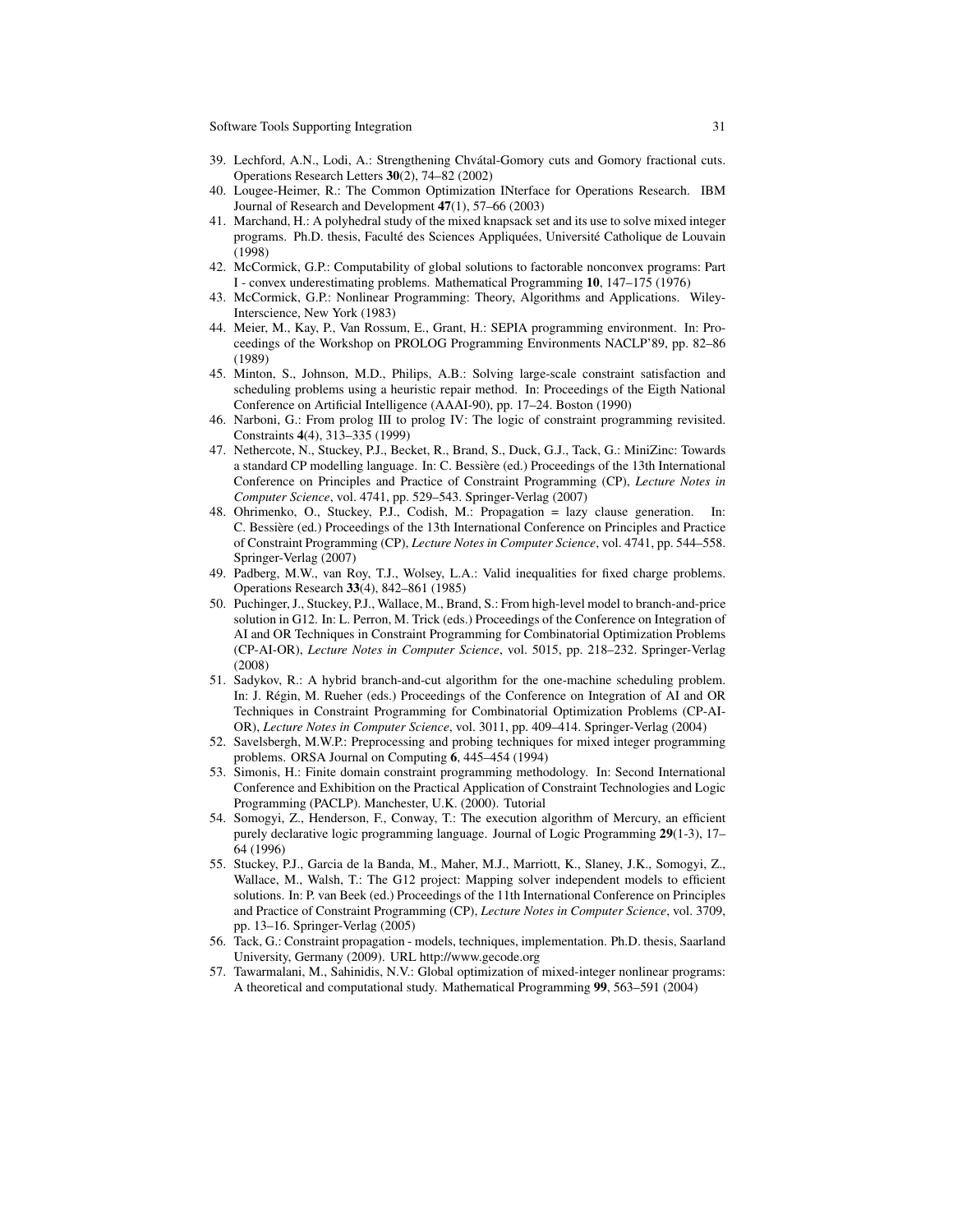- 58. Van Hentenryck, P., Lustig, I., Michel, L., Puget, J.F.: The OPL Optimization Programming Language. MIT Press (1999)
- 59. Van Hentenryck, P., Michel, L.: Constraint-Based Local Search. MIT Press (2005)
- 60. Wallace, M., Caseau, Y., Puget, J.F.: Open perspectives. In: M. Milano (ed.) Constraint and Integer Programming: Toward a Unified Methodology, pp. 331–365. Kluwer (2004)
- 61. Wallace, M., Novello, S., Schimpf, J.: ECL<sup>i</sup>PS<sup>e</sup>: A platform for constraint logic programming. ICL Systems Journal 12, 159–200 (1997)
- 62. Warren, D.H.D.: An abstract prolog instruction set. Tech. Rep. 309, SRI International (1983). http://www.ai.sri.com/pubs/files/641.pdf
- 63. Williams, H.P., Yan, H.: Representations of the all different predicate of constraint satisfaction in integer programming. INFORMS Journal on Computing 13(2), 96–103 (2001)
- 64. Wolter, K.: Implementation of cutting plane separators for mixed integer programs. Master's thesis, Technische Universität Berlin (2006)
- 65. Yunes, T., Aron, I.D., Hooker, J.N.: An integrated solver for optimization problems. Operations Research (2009). Forthcoming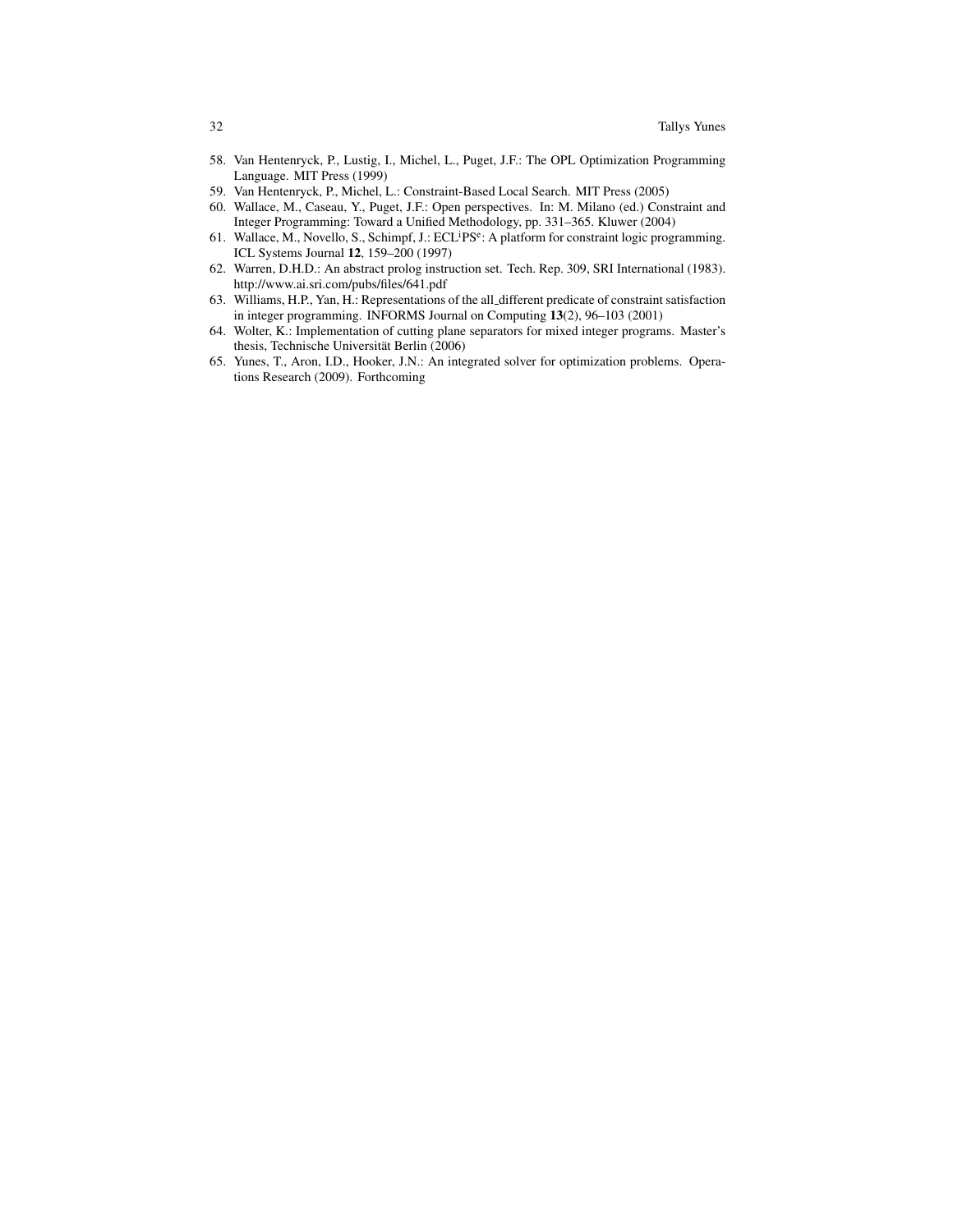# Index

# A

AIMMS 6 Arena 28 Assembly 8

# B

BARON 4

## C

C++ 2, 8, 21 Cadmium 11 CHIP 9, 28 CHIP Factory 28 Visual CHIP 28 Claire 26 COIN-OR 25 CLP 9, 10, 13, 19 OSI 13, 25 Comet 6, 28 CONOPT 6 constraint 2-D alldifferent 10 cardinality 10 knapsack 20 sequence 10 CPLEX 6, 10, 13, 18, 21, 25 cut multi-commodity flow 17

# E

Eclair 26  $ECL$ <sup>i</sup>PS<sup>e</sup> 9, 13, 21

# F

FlatZinc 12, 19

#### G

G12 11 GAMS 6 Gecode 10, 13 GLPK 13 GRASP 19 Gurobi 25

## I

IBM ILOG *see* ILOG ILOG CP Optimizer 14 OPL 14

## J

Java 2

#### L

Lazy-FD 13 LP\_SOLVE 9

#### M

Megalog 9 Mercury 11 MiniSAT 13 MiniZinc 11 MINOS<sub>6</sub> model annotation 10, 11, 13 Mosek 18, 25